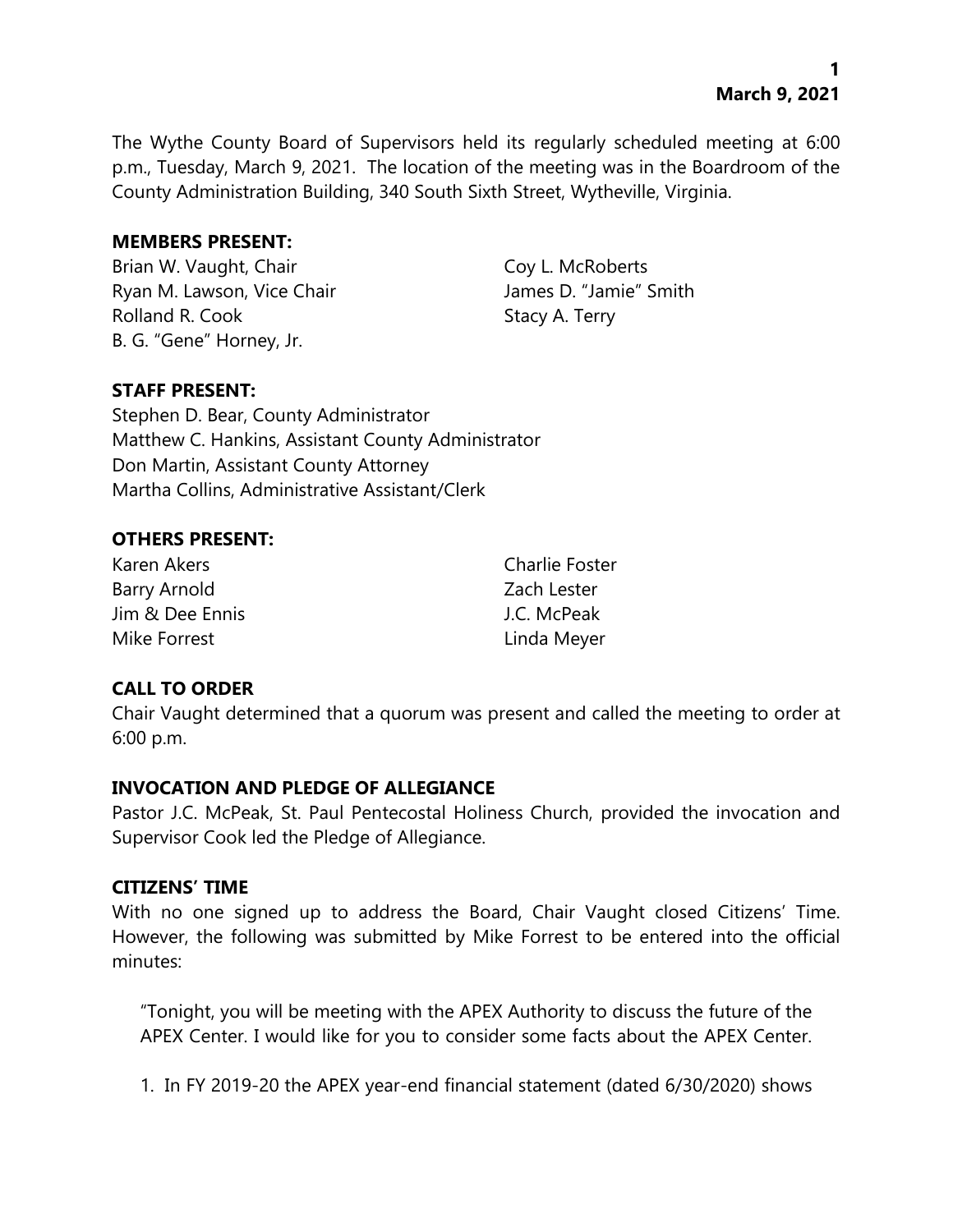a "profit" of \$37,102. Also, the APEX financial statements reports that the APEX Center received \$301,144 from Wythe County. Without the monies from Wythe County APEX lost \$204,041 in FY 2020-19.

2. The most recent financial statement (attached) for the APEX Center, dated 1/31/2021, states that the APEX Center, in 7 months, lost \$16,621. This financial statement also shows that APEX received \$100,000 in funds from Wythe County. Without the county money APEX lost \$116,621 in 7 months.

3. According to the APEX Center's website as of this morning, there are only 2 days booked for events for the balance of FY 2020-21. At this point, it appears that APEX will lose approximately a quarter million dollars in the current fiscal year.

Now, some of my opinions on the APEX Center:

1. I believe that the APEX Center was an ill-conceived project from the beginning. The original concept sold to the citizens, was an event center with 3 barns, paved parking and athletic fields with a 6-million-dollar cost. The actual cost is double the original cost projection and the paved parking and athletic fields have not happened.

2. The original premise of the center is that it would generate taxes for the county in the form of occupancy taxes, food taxes and ticket taxes. This most certainly has not happened and, in my opinion, will never happen.

3. The current six-million-dollar plus debt will never be paid by the APEX Center and will be a burden on the taxpayers of Wythe County.

4. If this project had been by a private company, it would be bankrupt by now. No knowledgeable private company would continue to pour money into such a failing project.

5. Tonight, you will probably hear a lot of overly optimistic "hopes and if's" from the APEX authority and some supervisors. I believe that the APEX authority is made up of very good and well-meaning people, however I also believe that the Board of Supervisors and the APEX Authority must be realistic and responsible when spending the Wythe County taxpayers' money.

6. in the past I have listened to the Board of Supervisors debate and limit funding for the safety of the citizens of Wythe County (sheriff's department, fire departments and rescue squads) and the education (schools) of the children of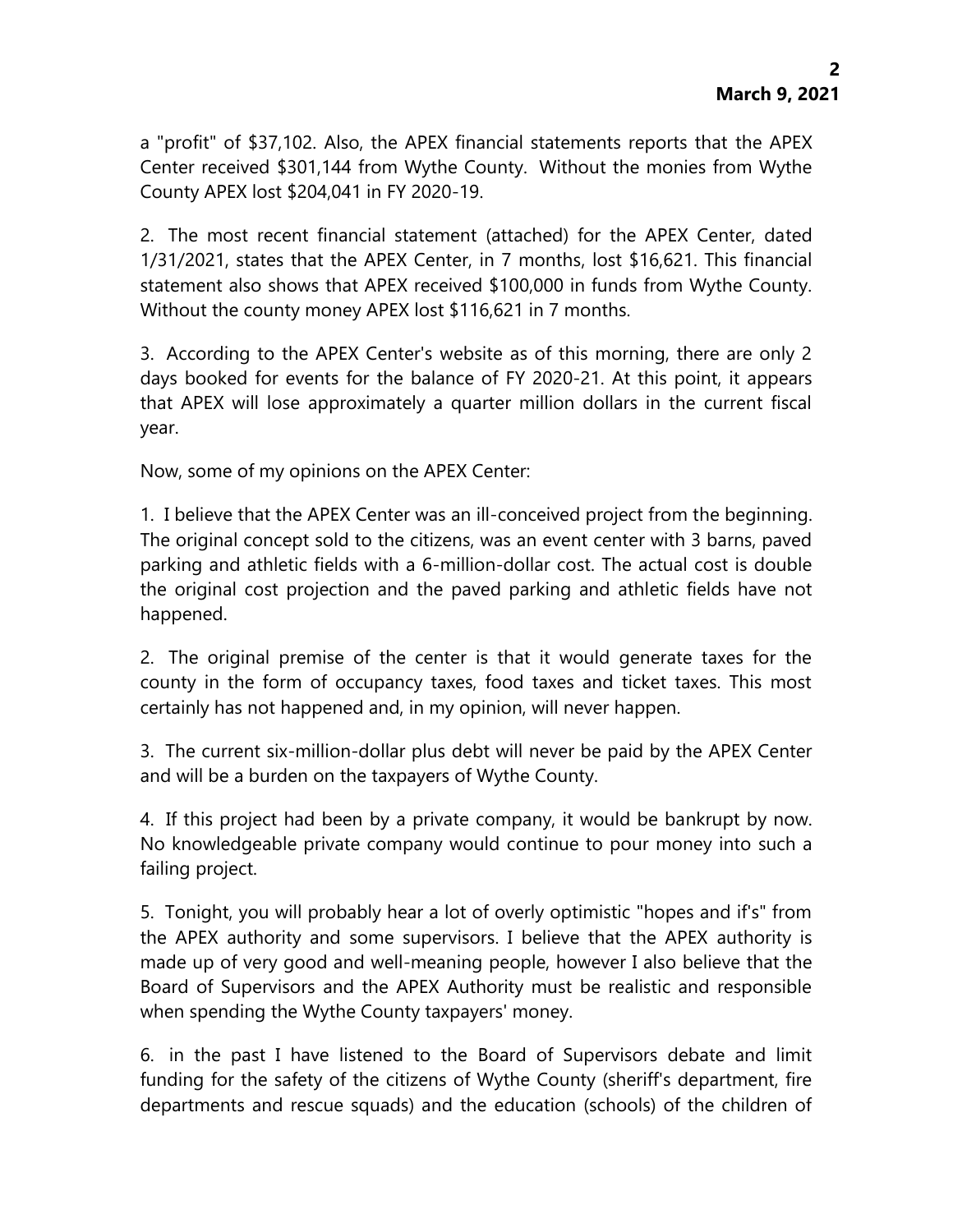Wythe County. I believe that the monies for APEX would have been better spent on safety and education for the citizens of Wythe County.

7. Tonight, you will probably hear that loses this year are lower because of the pandemic and this is true. However, this does not change the reality that APEX is a losing proposition and that APEX will continue to lose tax-payers' money with or without the pandemic.

8. I strongly urge the Board of Supervisors to sell APEX, take our loses and move forward without contributing additional funding to APEX. Spend our tax-payers' money wisely, recognize past mistakes and go forward with a responsible fiscal plan."

# **PUBLIC HEARING – ORDINANCE TO VACATE PORTION OF ALLEYWAY IN MAX MEADOWS**

Chair Vaught read that in compliance with Section 15.2-2204 of the Code of Virginia and amendments thereto, the Wythe County Board of Supervisors will conduct a public hearing to consider adopting an ordinance for vacation of right-of-ways or streets entitled An Ordinance Discontinuing and Vacating a Portion of a Twelve-Feet Wide Alleyway in the Community of Max Meadows, Fort Chiswell Magisterial District, Wythe County, Virginia. The Board of Supervisors will hear comments from citizens concerning the adoption of the proposed ordinance.

With no citizens wishing to speak, Chair Vaught closed the Public Hearing.

Mr. Bear provided the Board with a map of the subject alleyway as well as a brief summary. He does not see any issues with the request and, therefore, recommends approval.

Supervisor Horney made a motion, seconded by Supervisor Smith, to adopt Ordinance 2021-01 discontinuing and vacating a portion of the twelve-feet wide alleyway in the Community of Max Meadows, VA as presented.

The roll call vote on the motion was as follows:

AYES: Brian W. Vaught Coy L. McRoberts Rolland R. Cook B. G. "Gene" Horney, Jr. Ryan M. Lawson Stacy A. Terry James D. "Jamie" Smith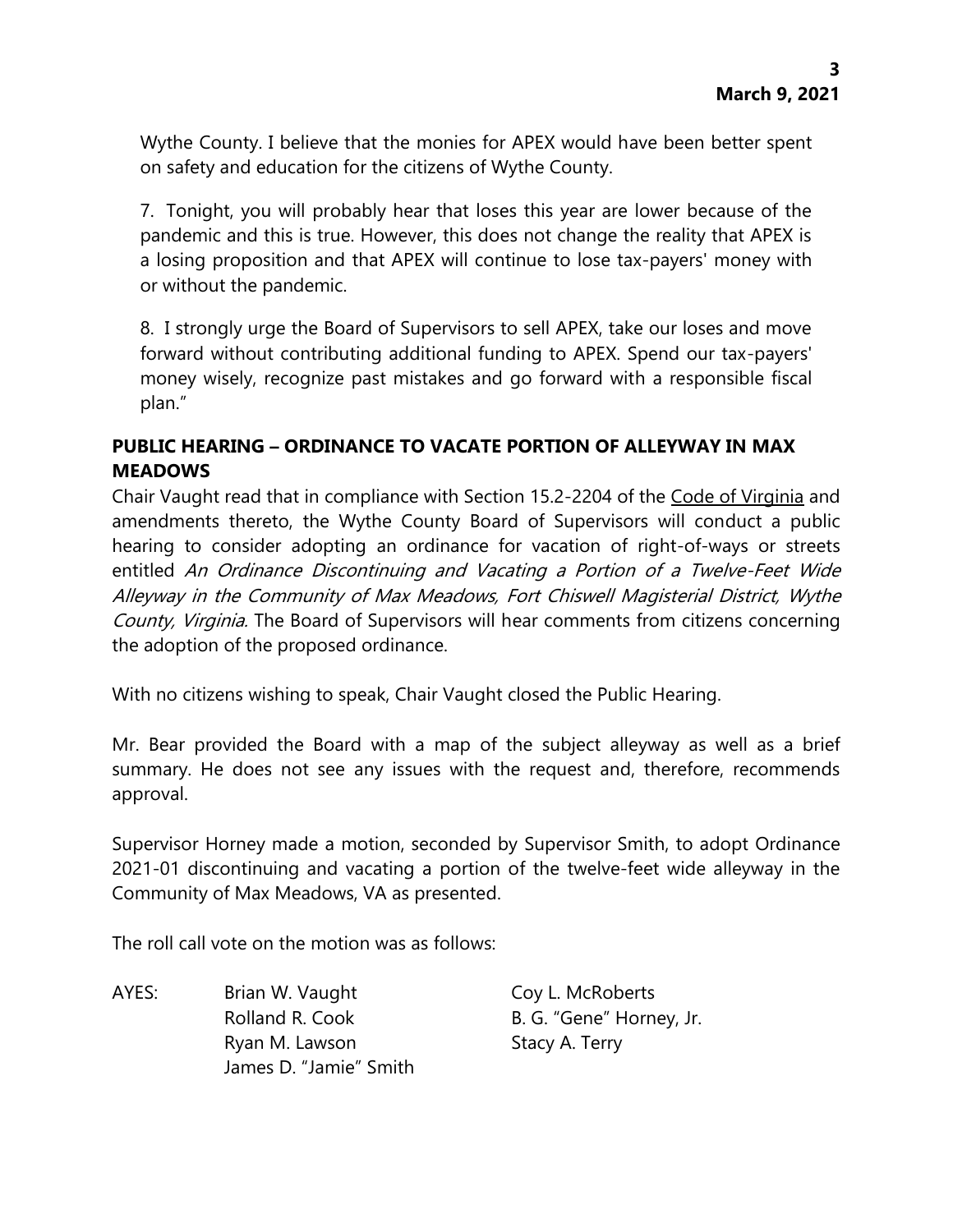NAYS: None

Supervisor Smith made a motion, seconded by Supervisor Terry, to waive the fee associated with vacating the right-of-way.

The roll call vote on the motion was as follows:

| AYES: | Brian W. Vaught        | Coy L. McRoberts         |
|-------|------------------------|--------------------------|
|       | Rolland R. Cook        | B. G. "Gene" Horney, Jr. |
|       | Ryan M. Lawson         | Stacy A. Terry           |
|       | James D. "Jamie" Smith |                          |

NAYS: None

## **PAYMENT OF COUNTY INVOICES**

Supervisor McRoberts made a motion to pay the invoices for approval on March 9, 2021, for the various departments of County government. The invoices were paid on General Warrants 30108971-30109156 as follows:

# **EXPENDITURES BY DEPARTMENT BOARD OF SUPERVISORS March 9, 2021**

| <b>CHECK#</b> | <b>ISSUE DATE</b> | <b>VENDOR</b>    | <b>AMOUNT</b> |
|---------------|-------------------|------------------|---------------|
| 30108971      | 03/09/2021        | <b>CORELOGIC</b> | \$<br>43.20   |
| 30108972      | 03/09/2021        | <b>CORELOGIC</b> | 89.10         |
| 30108973      | 03/09/2021        | <b>CORELOGIC</b> | 338.04        |
| 30108974      | 03/09/2021        | <b>CORELOGIC</b> | 374.22        |
| 30108975      | 03/09/2021        | <b>CORELOGIC</b> | 455.22        |
| 30108976      | 03/09/2021        | <b>CORELOGIC</b> | 494.10        |
| 30108977      | 03/09/2021        | <b>CORELOGIC</b> | 500.90        |
| 30108978      | 03/09/2021        | <b>CORELOGIC</b> | 519.48        |
| 30108979      | 03/09/2021        | <b>CORELOGIC</b> | 538.77        |
| 30108980      | 03/09/2021        | <b>CORELOGIC</b> | 600.48        |
| 30108981      | 03/09/2021        | <b>CORELOGIC</b> | 737.10        |
| 30108982      | 03/09/2021        | <b>CORELOGIC</b> | 746.58        |
| 30108983      | 03/09/2021        | <b>CORELOGIC</b> | 833.76        |
| 30108984      | 03/09/2021        | <b>CORELOGIC</b> | 861.30        |
| 30108985      | 03/09/2021        | <b>CORELOGIC</b> | 863.46        |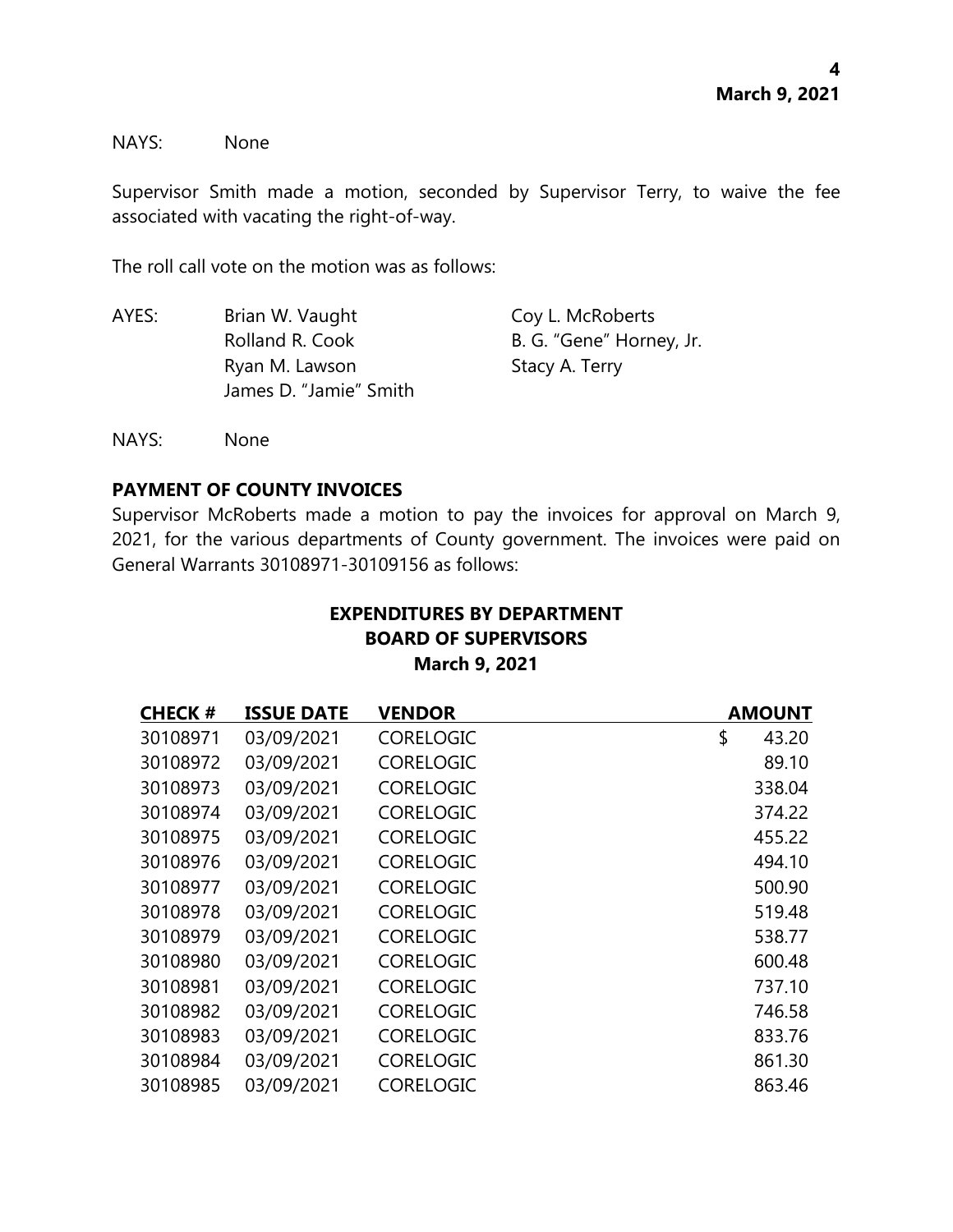| 30108986 | 03/09/2021 | <b>CORELOGIC</b>                | 863.46   |
|----------|------------|---------------------------------|----------|
| 30108987 | 03/09/2021 | CORELOGIC                       | 922.86   |
| 30108988 | 03/09/2021 | <b>CORELOGIC</b>                | 1,151.82 |
| 30108989 | 03/09/2021 | CORELOGIC                       | 1,226.34 |
| 30108990 | 03/09/2021 | <b>CORELOGIC</b>                | 1,254.42 |
| 30108991 | 03/09/2021 | CORELOGIC                       | 1,926.72 |
| 30108992 | 03/09/2021 | FIRST COMMUNITY BANK            | 53.35    |
| 30108993 | 03/09/2021 | ARI FLEET LT                    | 342.56   |
| 30108994 | 03/09/2021 | AYERS COLTON DAKOTA & JOA       | 985.64   |
| 30108995 | 03/09/2021 | <b>BAILEY LINDA VENCILL</b>     | 65.24    |
| 30108996 | 03/09/2021 | <b>BLANKENSHIP CAROL SMITH</b>  | 20.00    |
| 30108997 | 03/09/2021 | <b>BOYER ROGER L &amp; JOY</b>  | 189.86   |
| 30108998 | 03/09/2021 | <b>BRADBERRY BRENDA ALLISON</b> | 552.96   |
| 30108999 | 03/09/2021 | <b>CORVIN GREGORY DEAN</b>      | 20.00    |
| 30109000 | 03/09/2021 | DOBBS JR EDWARD KENNETH         | 36.00    |
| 30109001 | 03/09/2021 | <b>DUNFORD RODNEY S</b>         | 85.23    |
| 30109002 | 03/09/2021 | <b>DUNFORD RODNEY S</b>         | 120.42   |
| 30109003 | 03/09/2021 | DUNFORD RODNEY SHANE            | 29.79    |
| 30109004 | 03/09/2021 | <b>ELLER JOSHUA ALLEN</b>       | 54.11    |
| 30109005 | 03/09/2021 | <b>ENGLEHART CALVIN DOUGLAS</b> | 53.02    |
| 30109006 | 03/09/2021 | <b>ERVIN KENNY WAYNE</b>        | 20.00    |
| 30109007 | 03/09/2021 | FRAZIER KRISTIE LEIGH           | 100.98   |
| 30109008 | 03/09/2021 | <b>GOVIN EVELYN S</b>           | 55.08    |
| 30109009 | 03/09/2021 | <b>GRUBB CHRISTOPHER M</b>      | 1,254.42 |
| 30109010 | 03/09/2021 | <b>HIPPS KEVIN MATTHEW</b>      | 31.15    |
| 30109011 | 03/09/2021 | <b>HOUSTON NOVELLA</b>          | 80.38    |
| 30109012 | 03/09/2021 | J & L SCRAP REMOVAL & TOW       | 53.64    |
| 30109013 | 03/09/2021 | <b>JACKSON BARBARA</b>          | 106.92   |
| 30109014 | 03/09/2021 | <b>JOHNSON LORRIE R</b>         | 96.40    |
| 30109015 | 03/09/2021 | JOHNSON RUDOLPH MCARTHUR        | 56.32    |
| 30109016 | 03/09/2021 | <b>KELL CAROLYN J</b>           | 55.77    |
| 30109017 | 03/09/2021 | <b>KELLETT SHERRY SLUSS</b>     | 24.92    |
| 30109018 | 03/09/2021 | <b>KING BETTY J</b>             | 54.49    |
| 30109019 | 03/09/2021 | <b>KOGER GARNETT E</b>          | 37.26    |
| 30109020 | 03/09/2021 | <b>LAMBERT DANIEL RAY</b>       | 41.96    |
| 30109021 | 03/09/2021 | LANCASTER MICHAEL BERNARD       | 10.00    |
| 30109022 | 03/09/2021 | LESTER STEPHEN A II             | 49.14    |
| 30109023 | 03/09/2021 | <b>MARTIN REBECCA W</b>         | 100.00   |
| 30109024 | 03/09/2021 | <b>MATNEY ELIZABETH B</b>       | 43.36    |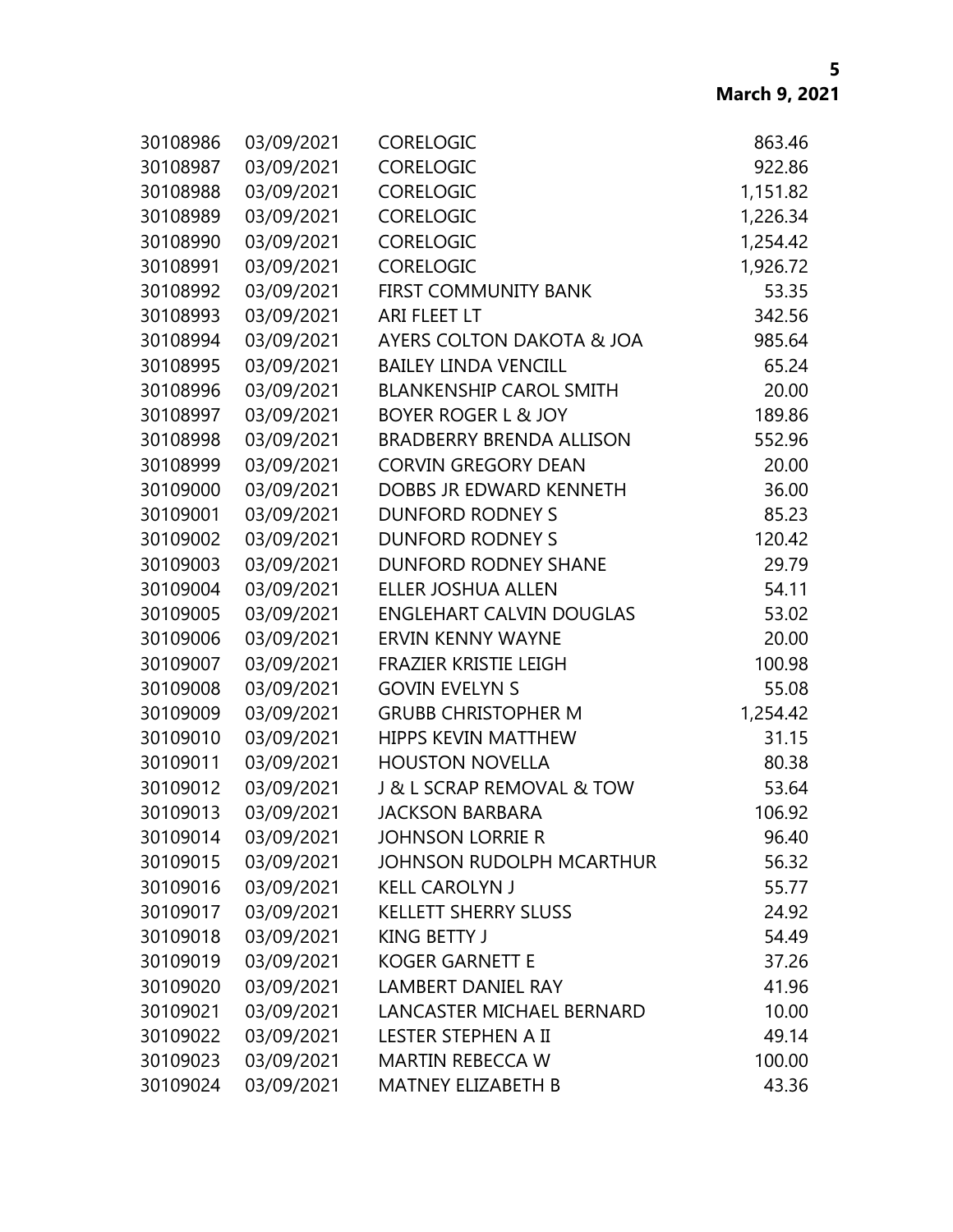| 30109025 | 03/09/2021 | <b>MCALLISTER MADISON C</b>          | 60.18    |
|----------|------------|--------------------------------------|----------|
| 30109026 | 03/09/2021 | <b>MCALLISTER TERRENCE GLENN</b>     | 55.65    |
| 30109027 | 03/09/2021 | <b>MILLER GEORGE N</b>               | 487.08   |
| 30109028 | 03/09/2021 | <b>MINTON ROBBIE C &amp; STACEY</b>  | 1,049.76 |
| 30109029 | 03/09/2021 | MOORE DONALD J & IRIS W              | 134.20   |
| 30109030 | 03/09/2021 | <b>MUNCY RILEY ANN</b>               | 10.00    |
| 30109031 | 03/09/2021 | PAYNE NATHANIEL B & MORGA            | 368.82   |
| 30109032 | 03/09/2021 | PEOPLE VIRGINIA KILLS                | 40.00    |
| 30109033 | 03/09/2021 | PEOPLE VIRGINIA KILLS                | 56.71    |
| 30109034 | 03/09/2021 | PERKINS HARRY LEWIS                  | 40.63    |
| 30109035 | 03/09/2021 | PORTER JOHN W                        | 157.53   |
| 30109036 | 03/09/2021 | PRIVETT RICHARD GLEN                 | 80.81    |
| 30109037 | 03/09/2021 | RAMIREZ RACHEL KRISTINA A            | 90.00    |
| 30109038 | 03/09/2021 | <b>RHINOS LAWN CARE</b>              | 87.49    |
| 30109039 | 03/09/2021 | ROGER KING FARM                      | 44.76    |
| 30109040 | 03/09/2021 | <b>SMITH GREG L</b>                  | 133.92   |
| 30109041 | 03/09/2021 | <b>SMITH WILLIAM KELTON JR &amp;</b> | 474.39   |
| 30109042 | 03/09/2021 | <b>SUTHERS BEVERLY W</b>             | 56.70    |
| 30109043 | 03/09/2021 | <b>TEED NELSON JOHN</b>              | 10.00    |
| 30109044 | 03/09/2021 | <b>TOLLEY ROBERT EUGENE</b>          | 20.02    |
| 30109045 | 03/09/2021 | TREASURER OF WYTHE COUNTY            | 63.19    |
| 30109046 | 03/09/2021 | <b>TREASURER OF WYTHE COUNTY</b>     | 85.74    |
| 30109047 | 03/09/2021 | <b>TREASURER OF WYTHE COUNTY</b>     | 89.09    |
| 30109048 | 03/09/2021 | <b>TRIVITT EVELYN</b>                | 21.88    |
| 30109049 | 03/09/2021 | <b>TWEEDIE TRAVIS A &amp; DEBRA</b>  | 378.54   |
| 30109050 | 03/09/2021 | <b>UMBARGER MEIGHA MARIE</b>         | 10.00    |
| 30109051 | 03/09/2021 | <b>UMBERGER JANE P</b>               | 177.36   |
| 30109052 | 03/09/2021 | <b>VIARS JOYCE N</b>                 | 194.94   |
| 30109053 | 03/09/2021 | WHEELER GARY ARTHUR                  | 40.00    |
| 30109054 | 03/09/2021 | WINGATE JAMIE R                      | 20.00    |
| 30109055 | 03/09/2021 | <b>WRIGHT RANDY CRAIG</b>            | 10.00    |
| 30109056 | 03/09/2021 | YOUNG CAROLYN YVONNE                 | 625.32   |
| 30109057 | 03/09/2021 | <b>VIRGINIA HOUSING DEVELOPM</b>     | 565.38   |
| 30109058 | 03/09/2021 | <b>WELLS FARGO REAL ESTATE T</b>     | 191.70   |
| 30109059 | 03/09/2021 | <b>WELLS FARGO REAL ESTATE T</b>     | 459.54   |
| 30109060 | 03/09/2021 | ALL AROUND SPORTING GOODS            | 3,000.00 |
| 30109061 | 03/09/2021 | ALLIED INDUSTRIAL PRODUCT            | 800.20   |
| 30109062 | 03/09/2021 | <b>APPALACHIAN POWER</b>             | 1,449.84 |
| 30109063 | 03/09/2021 | ASSOC OF DISTRICT COURT J            | 60.00    |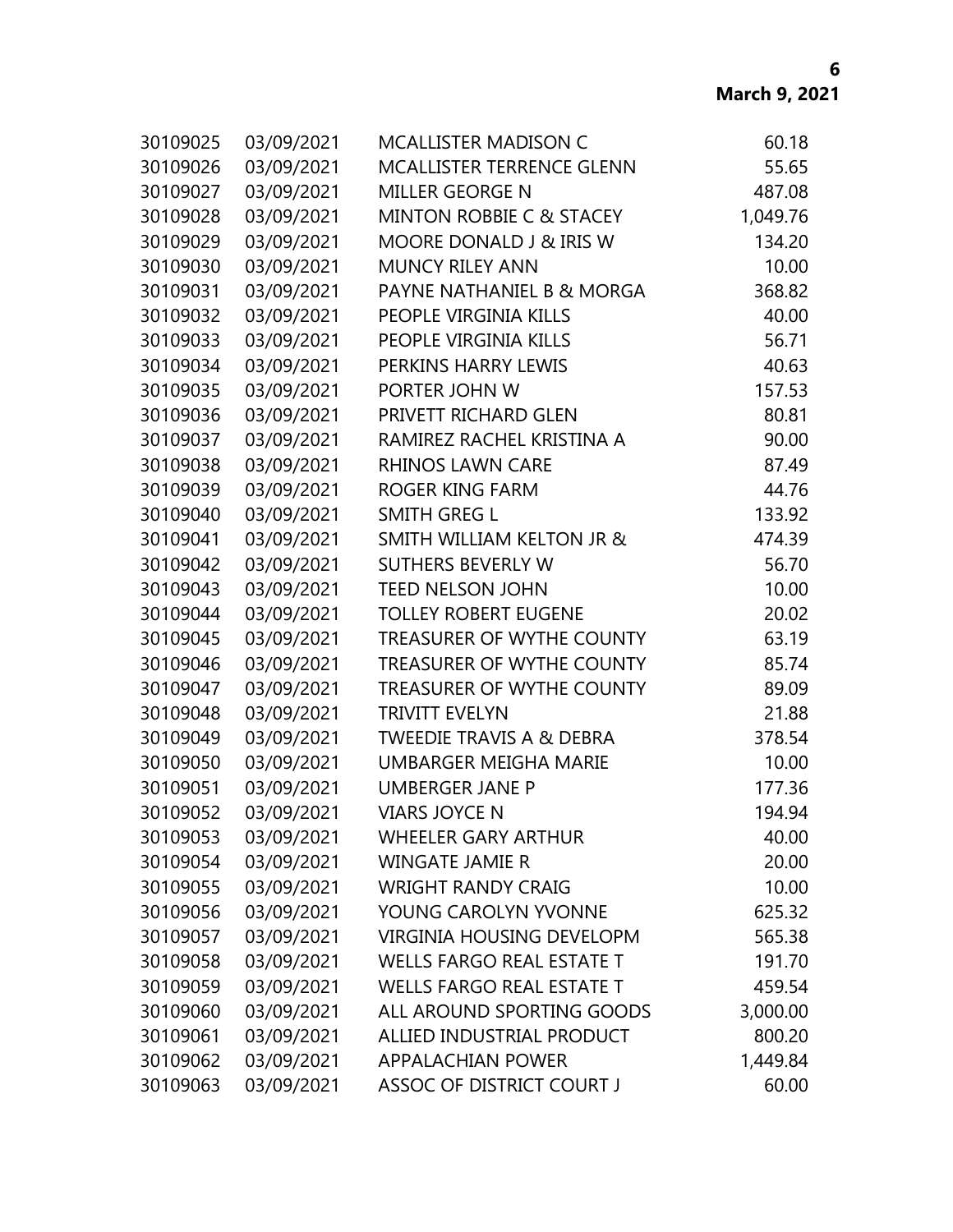| 30109064 | 03/09/2021 | <b>BEAR, STEPHEN</b>                 | 205.24    |
|----------|------------|--------------------------------------|-----------|
| 30109065 | 03/09/2021 | <b>BLUEFIELD GLASS &amp; INTERIO</b> | 6,070.51  |
| 30109066 | 03/09/2021 | <b>BUSINESS CARD</b>                 | 2,995.47  |
| 30109067 | 03/09/2021 | CARTER, JOSHUA                       | 234.86    |
| 30109068 | 03/09/2021 | <b>CDW GOVERNMENT INC</b>            | 1,536.94  |
| 30109069 | 03/09/2021 | <b>CENTURYLINK</b>                   | 49.99     |
| 30109070 | 03/09/2021 | <b>CENTURYLINK</b>                   | 51.87     |
| 30109071 | 03/09/2021 | <b>CENTURYLINK</b>                   | 52.76     |
| 30109072 | 03/09/2021 | <b>CENTURYLINK</b>                   | 98.97     |
| 30109073 | 03/09/2021 | <b>CENTURYLINK</b>                   | 123.58    |
| 30109074 | 03/09/2021 | <b>CENTURYLINK</b>                   | 146.08    |
| 30109075 | 03/09/2021 | <b>CENTURYLINK</b>                   | 248.78    |
| 30109076 | 03/09/2021 | <b>CENTURYLINK</b>                   | 315.77    |
| 30109077 | 03/09/2021 | <b>CENTURYLINK</b>                   | 3,548.05  |
| 30109078 | 03/09/2021 | <b>CITIZENS TELEPHONE COOP</b>       | 974.95    |
| 30109079 | 03/09/2021 | <b>COM TEC</b>                       | 3,300.00  |
| 30109080 | 03/09/2021 | <b>CRAIG'S FIREARM SUPPLY</b>        | 4,932.00  |
| 30109081 | 03/09/2021 | <b>CREATIVE GLASS INC</b>            | 115.00    |
| 30109082 | 03/09/2021 | <b>DALY COMPUTERS</b>                | 554.00    |
| 30109083 | 03/09/2021 | DELL MARKETING LP                    | 2,569.50  |
| 30109084 | 03/09/2021 | TREASURER OF VIRGINIA                | 650.00    |
| 30109085 | 03/09/2021 | DEPT OF MOTOR VEHICLES               | 2,800.00  |
| 30109086 | 03/09/2021 | <b>DISTRICT THREE</b>                | 3,890.00  |
| 30109087 | 03/09/2021 | DUNFORD, JEAN R                      | 155.00    |
| 30109088 | 03/09/2021 | <b>ENTERPRISE FM TRUST</b>           | 6,196.62  |
| 30109089 | 03/09/2021 | <b>FERGUSON ENTERPRISES #5</b>       | 3,381.13  |
| 30109090 | 03/09/2021 | FIRE RESCUE AND TACTICAL             | 47.00     |
| 30109091 | 03/09/2021 | <b>GALLS</b>                         | 162.00    |
| 30109092 | 03/09/2021 | <b>GENUINE PARTS COMPANY</b>         | 308.89    |
| 30109093 | 03/09/2021 | <b>GRUBB FUNERAL HOME</b>            | 1,137.00  |
| 30109094 | 03/09/2021 | <b>JASON'S AUTO SERVICE</b>          | 227.86    |
| 30109095 | 03/09/2021 | JOINT PUBLIC SERVICE AUTH            | 35,891.74 |
| 30109096 | 03/09/2021 | <b>JP COOKE CO</b>                   | 89.60     |
| 30109097 | 03/09/2021 | <b>KING-MOORE INC</b>                | 1,059.50  |
| 30109098 | 03/09/2021 | KIRBY, EDWIN WAYNE                   | 99.24     |
| 30109099 | 03/09/2021 | <b>LEXISNEXIS</b>                    | 217.00    |
| 30109100 | 03/09/2021 | LEXISNEXIS                           | 724.00    |
| 30109101 | 03/09/2021 | LIFE SAFETY LIGHTING & EM            | 809.50    |
| 30109102 | 03/09/2021 | LOWE'S                               | 578.83    |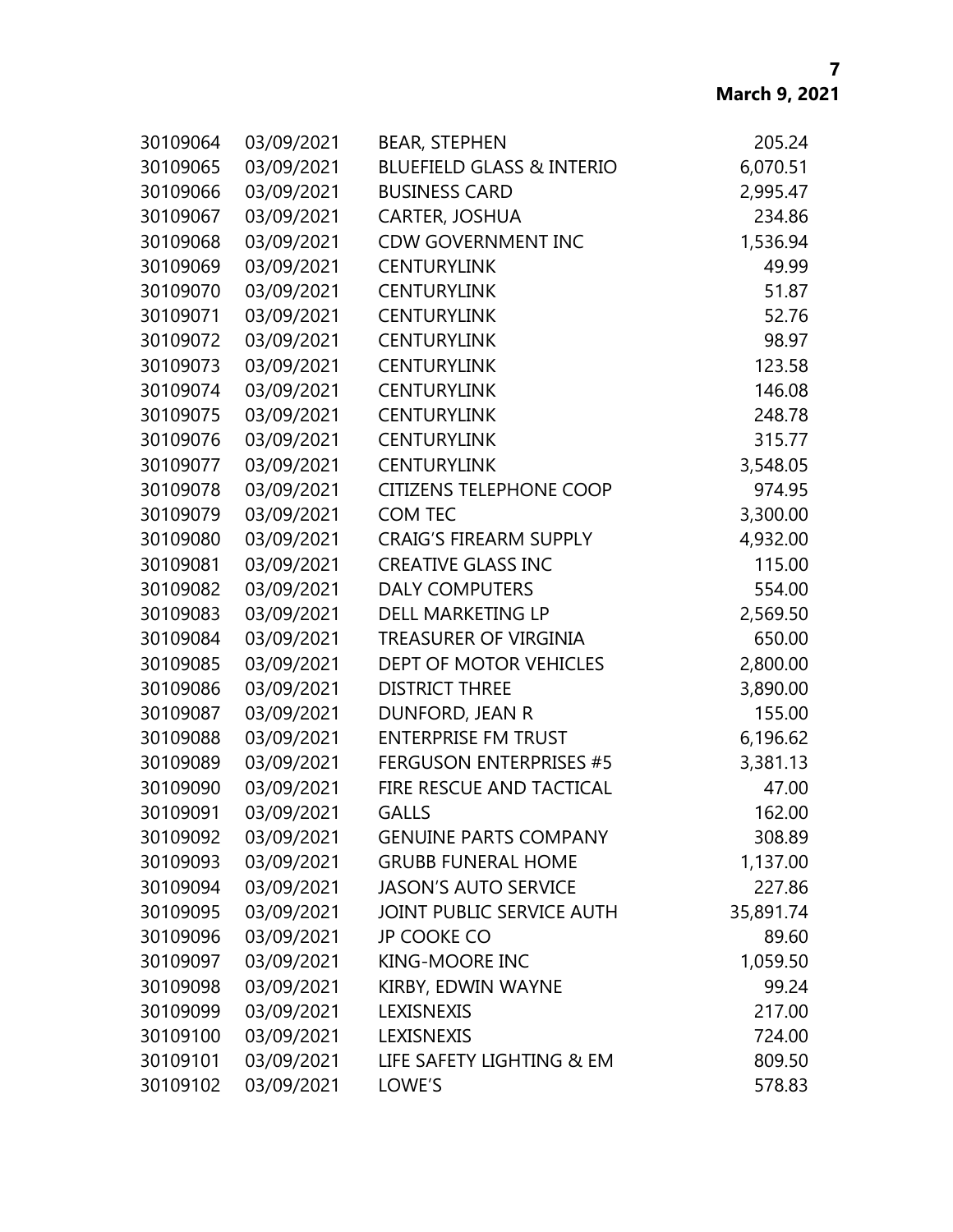| 30109103 | 03/09/2021 | <b>MANSFIELD OIL CO</b>             | 5,174.86   |
|----------|------------|-------------------------------------|------------|
| 30109104 | 03/09/2021 | NATIONAL SHERIFFS' ASSOC            | 135.00     |
| 30109105 | 03/09/2021 | NEW RIVER VALLEY REGIONAL           | 187,428.30 |
| 30109106 | 03/09/2021 | AMY L. SHOOK                        | 58.42      |
| 30109107 | 03/09/2021 | <b>BARRY A. HARRINGTON</b>          | 52.86      |
| 30109108 | 03/09/2021 | <b>BRITTANY N CHURCH</b>            | 79.21      |
| 30109109 | 03/09/2021 | <b>CHRISTOPHER L. AKERS</b>         | 82.24      |
| 30109110 | 03/09/2021 | <b>DOUG COOLEY</b>                  | 139.10     |
| 30109111 | 03/09/2021 | <b>JAMES MCCABE</b>                 | 14.49      |
| 30109112 | 03/09/2021 | <b>JAMILYN SALDIVAR</b>             | 54.21      |
| 30109113 | 03/09/2021 | JEFF E. WRIGHT                      | 67.35      |
| 30109114 | 03/09/2021 | <b>KATHY PAKKIDIS</b>               | 54.21      |
| 30109115 | 03/09/2021 | <b>MARIE A COBLE</b>                | 89.42      |
| 30109116 | 03/09/2021 | <b>MARTY AUSTIN</b>                 | 75.00      |
| 30109117 | 03/09/2021 | <b>MORGAN HATAWAY</b>               | 79.21      |
| 30109118 | 03/09/2021 | ROBERT W. ROBERTSON                 | 54.21      |
| 30109119 | 03/09/2021 | SAVANNAH M DUMMER                   | 54.21      |
| 30109120 | 03/09/2021 | <b>TONY &amp; CAROLYN ALEXANDER</b> | 54.21      |
| 30109121 | 03/09/2021 | PARTNERSHIP SCREENING INT           | 14.40      |
| 30109122 | 03/09/2021 | PITNEY BOWES                        | 151.17     |
| 30109123 | 03/09/2021 | PROFESSIONAL COMMUNICATIO           | 15,297.28  |
| 30109124 | 03/09/2021 | RURAL DEVELOPMENT                   | 2,282.00   |
| 30109125 | 03/09/2021 | RURAL DEVELOPMENT                   | 2,514.00   |
| 30109126 | 03/09/2021 | RURAL DEVELOPMENT                   | 11,572.00  |
| 30109127 | 03/09/2021 | RURAL RETREAT AUTO PARTS            | 17.98      |
| 30109128 | 03/09/2021 | <b>S&amp;S ENGINEERS INC</b>        | 13,200.00  |
| 30109129 | 03/09/2021 | <b>SALEM STONE</b>                  | 3,580.11   |
| 30109130 | 03/09/2021 | SAWYERS, MARTHA A                   | 155.00     |
| 30109131 | 03/09/2021 | SOUTHERN REFRIGERATION CO           | 126.65     |
| 30109132 | 03/09/2021 | SOUTHWESTERN VA GAS SERVI           | 2,805.89   |
| 30109133 | 03/09/2021 | <b>SUNTRUST</b>                     | 36,881.92  |
| 30109134 | 03/09/2021 | TAKE A BREAK FROM THE INT           | 500.00     |
| 30109135 | 03/09/2021 | <b>TESSCO INC</b>                   | 211.87     |
| 30109136 | 03/09/2021 | <b>THOMPSON TIRE</b>                | 72.93      |
| 30109137 | 03/09/2021 | THRASHER GROUP INC                  | 9,800.00   |
| 30109138 | 03/09/2021 | <b>THYSSENKRUPP ELEVATOR COR</b>    | 3,683.70   |
| 30109139 | 03/09/2021 | TREASURY OF VIRGINIA                | 32,001.00  |
| 30109140 | 03/09/2021 | <b>TWO WAY RADIO</b>                | 210.00     |
| 30109141 | 03/09/2021 | <b>TYLER TECHNOLOGIES INC</b>       | 12,363.75  |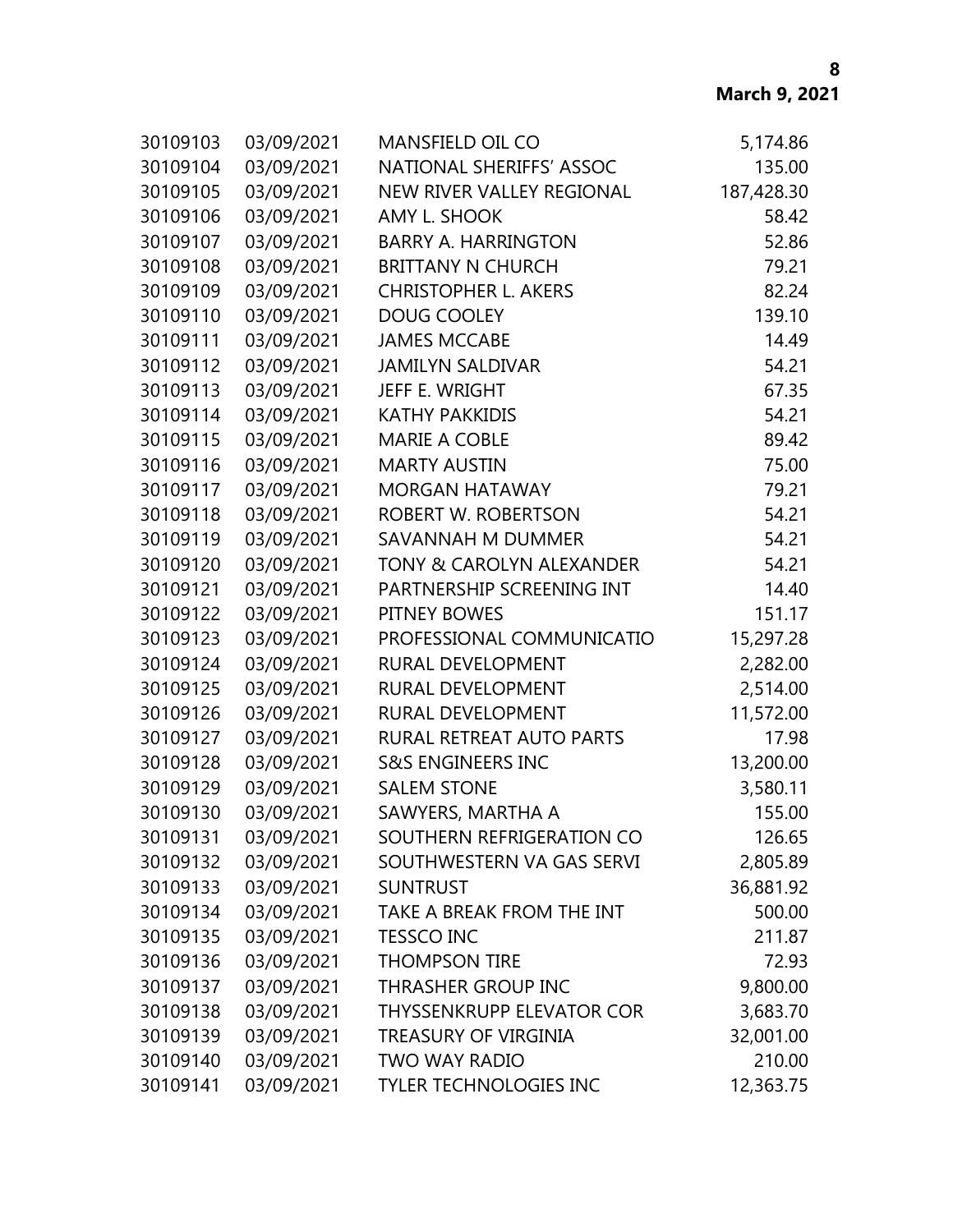|          | <b>TOTAL EXPENDITURES 03/09/2021</b> |                                      | \$549,732.86 |
|----------|--------------------------------------|--------------------------------------|--------------|
| 30109156 | 03/09/2021                           | <b>WYTHEVILLE OFFICE SUPPLY</b>      | 574.35       |
| 30109155 | 03/09/2021                           | <b>WYTHE TIRE AND MUFFLER</b>        | 1,148.50     |
| 30109154 | 03/09/2021                           | <b>WYTHE OIL DISTRIBUTORS</b>        | 828.17       |
| 30109153 | 03/09/2021                           | WYTHE CUSTOM WELDING INC             | 350.00       |
| 30109152 | 03/09/2021                           | WYTHE CO WATER & WASTEWAT            | 320.19       |
| 30109151 | 03/09/2021                           | <b>WAMPLER EANES APPRAISAL G</b>     | 6,097.50     |
| 30109150 | 03/09/2021                           | <b>VUPS</b>                          | 37.80        |
| 30109149 | 03/09/2021                           | <b>VRPS</b>                          | 109.00       |
| 30109148 | 03/09/2021                           | <b>VITA</b>                          | 145.26       |
| 30109147 | 03/09/2021                           | <b>VIRGINIA BUSINESS SYST</b>        | 604.10       |
| 30109146 | 03/09/2021                           | <b>VIRGINIA BUSINESS SYST</b>        | 17.35        |
| 30109145 | 03/09/2021                           | <b>VEST'S SALES &amp; SERVICE IN</b> | 695.00       |
| 30109144 | 03/09/2021                           | <b>VERIZON WIRELESS</b>              | 2,073.42     |
| 30109143 | 03/09/2021                           | <b>V&amp;M RECYCLING</b>             | 76,874.64    |
| 30109142 | 03/09/2021                           | UNIFIRST CORP                        | 197.12       |
|          |                                      |                                      |              |

## **TOTAL EXPENDITURES APPROVED 03/09/2021 \$549,732.86**

Supervisor Horney seconded the motion and the roll call vote was as follows:

| AYES: | Brian W. Vaught        | Coy L. McRoberts         |
|-------|------------------------|--------------------------|
|       | Rolland R. Cook        | B. G. "Gene" Horney, Jr. |
|       | Ryan M. Lawson         | Stacy A. Terry           |
|       | James D. "Jamie" Smith |                          |

NAYS: None

#### **MINUTES OF PREVIOUS MEETING**

The Board was presented with the February 23, 2021 minutes for approval.

Supervisor Smith made a motion, seconded by Supervisor Horney, to approve the February 23, 2021 minutes as presented.

The roll call vote on the motion was as follows:

| AYES: | Brian W. Vaught | Coy L. McRoberts         |
|-------|-----------------|--------------------------|
|       | Rolland R. Cook | B. G. "Gene" Horney, Jr. |
|       | Ryan M. Lawson  | Stacy A. Terry           |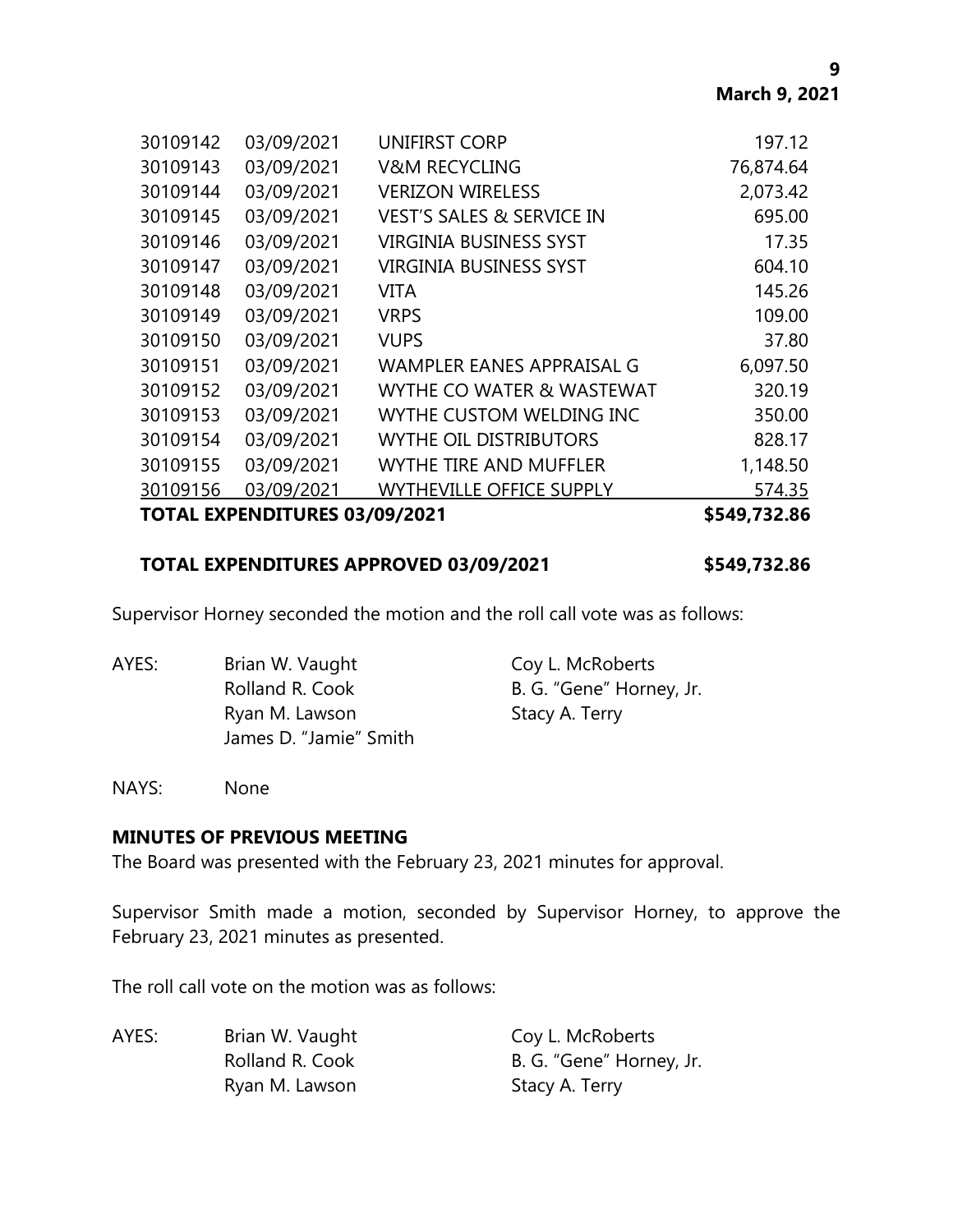James D. "Jamie" Smith

#### NAYS: None

## **BROADBAND PUBLIC-PRIVATE PARTNERSHIP**

Mr. Hankins asked the Board to consider sending this to Budget Committee next week. He said that counsel has recommended expanding the language in the *Guidelines for* Public-Private Partnership to minimize potential legal exposure. The County would still be allowed to apply for VA VATI funding as long as it's done soon.

Mr. Hankins also stated that at the next Board meeting, he will present a draft agreement with the preferred contractor who will be providing the new comprehensive plan.

# **BUDGET COMMITTEE REPORT**

1. COVID-19 Municipal Utility Relief Grant – Supervisor Smith made a motion, as recommended by the Budget Committee, to amend and appropriate \$5,704 to 4401-457706 (5003-325080 Revenue) and \$2,445 to 4402-457706 (5503-325080 Revenue) for the COVID-19 Municipal Utility Relief Grant.

The roll call vote was as follows:

- AYES: Brian W. Vaught Coy L. McRoberts Rolland R. Cook B. G. "Gene" Horney, Jr. Ryan M. Lawson Stacy A. Terry James D. "Jamie" Smith
- NAYS: None
- 2. Musser Lumber Governor's AFID Grant Supervisor Smith made a motion, as recommended by the Budget Committee, to amend and appropriate \$75,000 to 8107-457010 (11003-3325052 Revenue) for the Governor's Agriculture & Forestry Industries Development Fund Grant for Musser Lumber.

Mr. Bear added that the County had previously provided \$75,000 and that this money is actually coming from the State.

The roll call vote was as follows: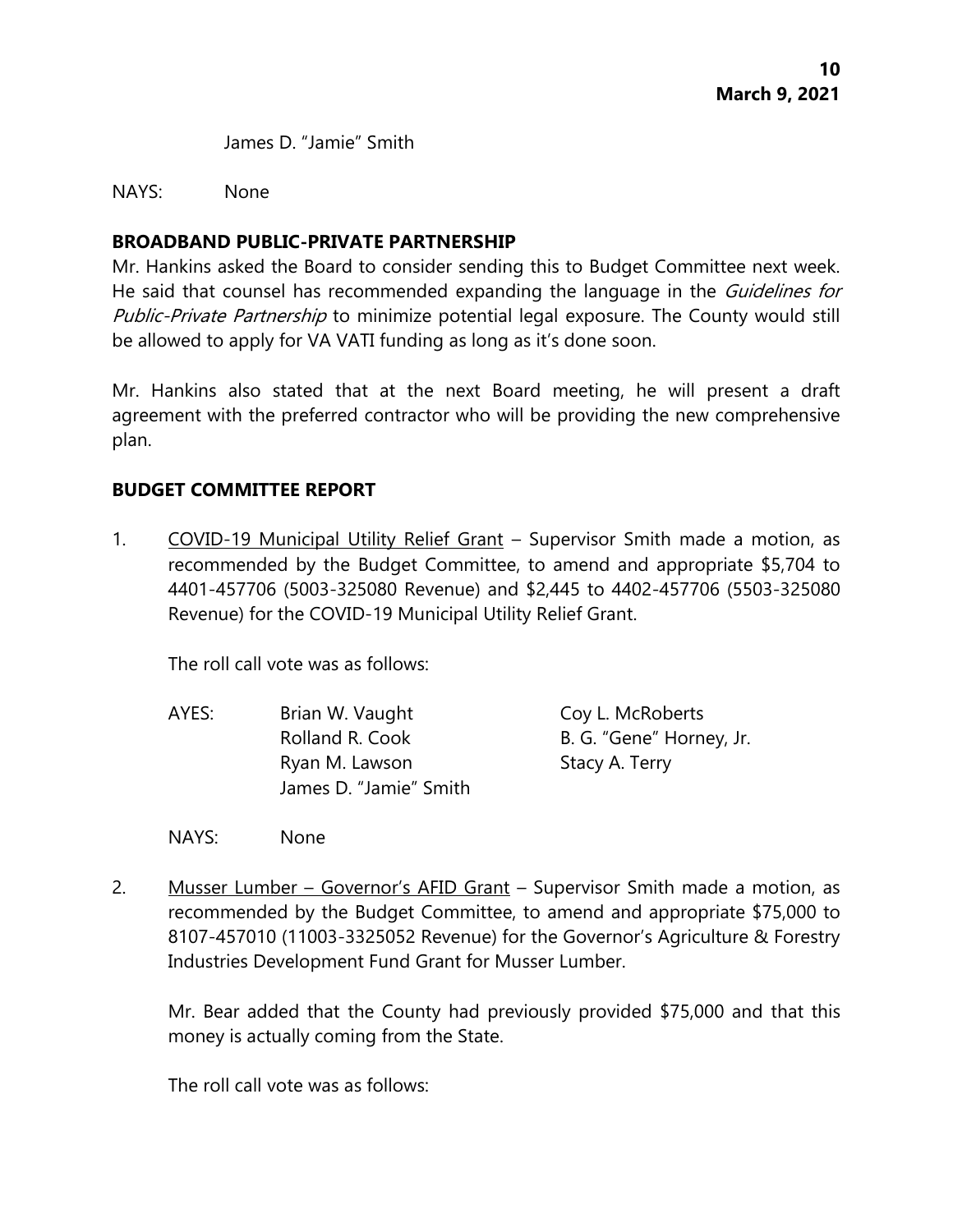| AYES: | Brian W. Vaught        |
|-------|------------------------|
|       | Rolland R. Cook        |
|       | Ryan M. Lawson         |
|       | James D. "Jamie" Smith |

Coy L. McRoberts B. G. "Gene" Horney, Jr. Stacy A. Terry

NAYS: None

Supervisor Smith made a motion, seconded by Supervisor Terry, to authorize staff to issue the \$75,000 payment immediately.

The roll call vote was as follows:

| AYES: | Brian W. Vaught        | Coy L. McRoberts         |
|-------|------------------------|--------------------------|
|       | Rolland R. Cook        | B. G. "Gene" Horney, Jr. |
|       | Ryan M. Lawson         | Stacy A. Terry           |
|       | James D. "Jamie" Smith |                          |

NAYS: None

3. Correction & Detention Budget Amendment – Supervisor Smith made a motion, as recommended by the Budget Committee, to amend and appropriate \$120,000 to 3301-430170 (Juvenile Correction – Purchase of Services) and \$375,000 to 3301-457055 (New River Valley Regional Jail – Payment Dues) for correction and detention's FY21 expenses.

Mr. Bear put together a spreadsheet detailing these costs for which \$1.65M was budgeted for FY21. He said we started the year around \$128k monthly and that last month came in at \$185k. Based on these calculations, the County will most certainly exceed the budget. Hence, the need for this request to amend and appropriate a total of \$495k. Mr. Bear also noted that he is budgeting a higher figure for the next fiscal year, pending Board approval.

In addition to Finance Department's review, the Commonwealth Attorney has also examined the list of inmates to ensure that the County is not being charged for State inmates.

The roll call vote was as follows:

AYES: Brian W. Vaught Coy L. McRoberts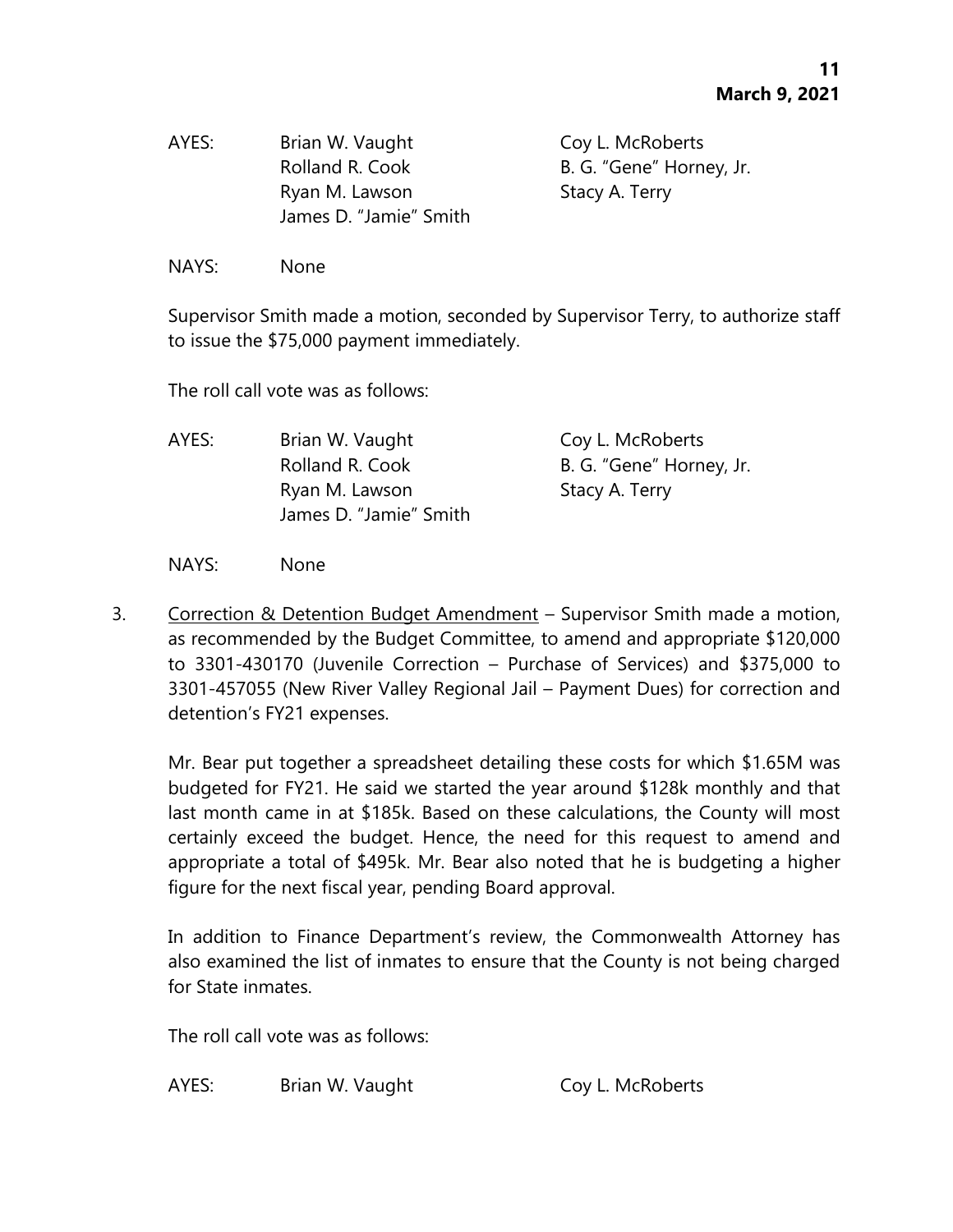Ryan M. Lawson Stacy A. Terry James D. "Jamie" Smith

Rolland R. Cook B. G. "Gene" Horney, Jr.

NAYS: None

4. Richardson Vehicle Damage – Supervisor Smith made a motion, as recommended by the Budget Committee, to reimburse vehicle damage expenses to Whitney Richardson in the amount of \$444.82.

Mr. Bear explained that our Water Department was working on a line which was followed by heavy rain, when Ms. Richardson's vehicle got stuck in the saturated soil. It was necessary to tow the vehicle out, and the vehicle required a front-end alignment/repair. Unfortunately, our insurance provider would not cover the expenses. The Water Department and the Water Committee both agreed that the County should cover the costs.

Vice Chair Lawson commented that the total amount should be \$582 based on the receipts (one that was misplaced) Ms. Richardson provided. The difference will be presented to the Water Committee next week for approval.

The roll call vote was as follows:

AYES: Brian W. Vaught Coy L. McRoberts Rolland R. Cook B. G. "Gene" Horney, Jr. Ryan M. Lawson Stacy A. Terry James D. "Jamie" Smith

NAYS: None

## **SUPERVISORS' REPORTS**

1. Water Bills – Supervisor Smith received a call from a concerned citizen about increasing water bills. Apparently, there was a leak(s) on the customer's end and after working to correct the situation, they received yet another high bill. In the case of a water leak and the customer notifies the Water Department, Supervisor Smith asked if there's a policy to provide the customer some relief in circumstances like this?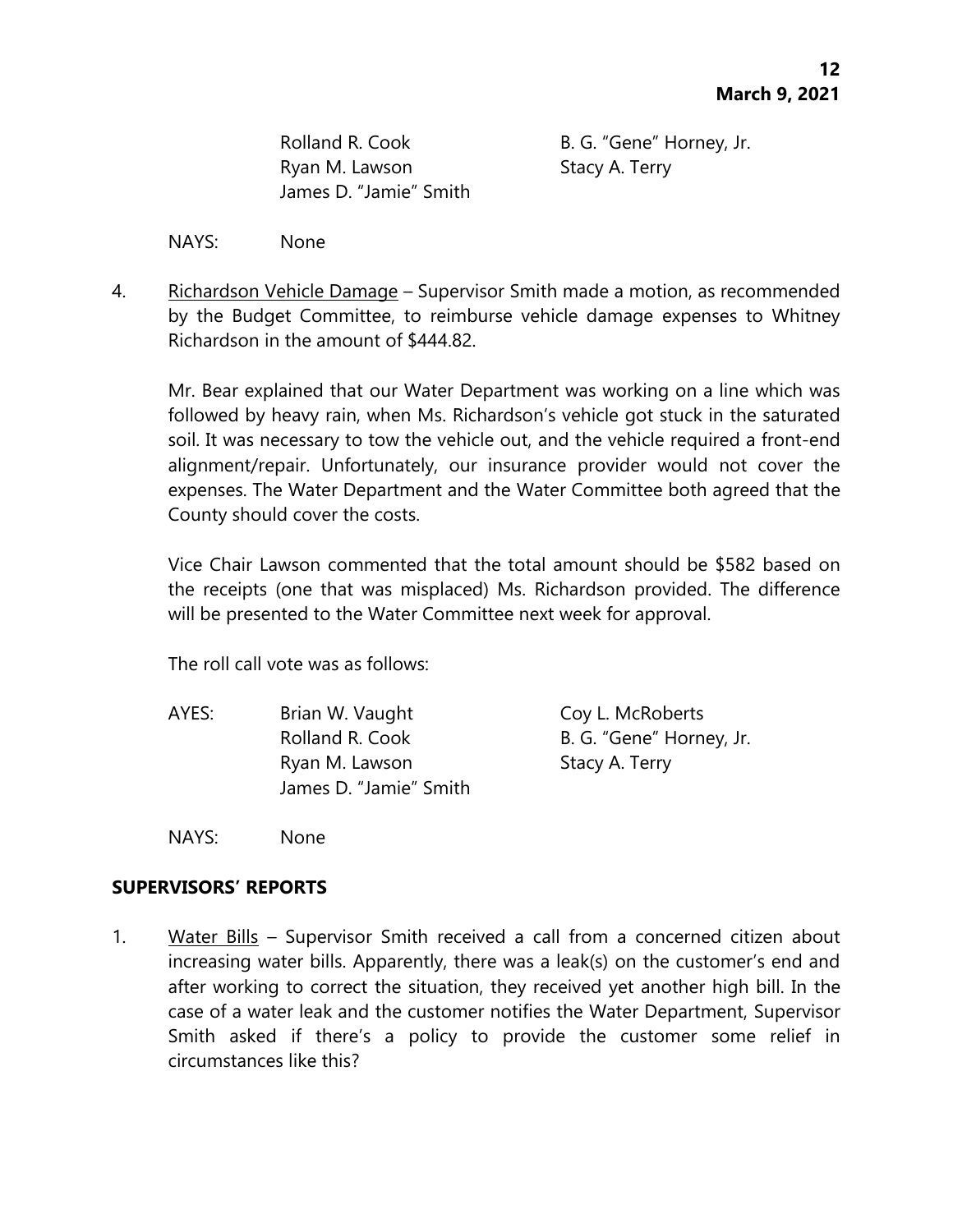Mr. Bear said that we do have a water leak adjustment policy but he is uncertain whether the customer was advised of the process.

Supervisor Smith replied that the customer went through that process but according to the policy, the calculation must be four times what their average usage is, and their usage just fell short of that. He will provide Mr. Bear with more of the details.

- 2. Pot Holes Supervisor Smith mentioned that he sent a list of problem areas to both Mr. Bear and Mr. Fowler, and while some pot holes have been fixed, issues still remain. He will continue to monitor. A major problem is that part of Grouse Ridge Road is actually coming up in front of the Horton residence.
- 3. Trash Pickup Supervisor Smith commented that based on the amount of money the County is providing to the jails, we really need to get trusties to help pick up the trash. He said that it is a mess along the roadways in his district (and probably all the others).
- 4. Water Needs in Stony Fork Area Supervisor Cook received a call from a resident in the Stony Fork area (Route 52) who wanted to know timing of getting water out there, or if it's even being considered.
- 5. Trash Pickup Supervisor McRoberts also voiced concern about the trash situation.
- 6. Back Road and Jonas Town Road Supervisor Horney mentioned two roads (Back Road and Jonas Town Road) that are in desperate need of scraping.
- 7. APEX COVID Relief Funding Supervisor Horney reported that he was at a Farm Bureau meeting the night before and there was talk that the APEX Authority should be applying for PPE loans to help with their financial condition. At that same meeting, Matthew Miller mentioned possible funding that might be available from the government due to impacts that COVID has had on APEX operations (sent email to Mr. Bear).
- 8. Shell Bank on Petunia Road Supervisor Horney said the farmers were told, apparently by the County Engineer, they could not get shell out there anymore.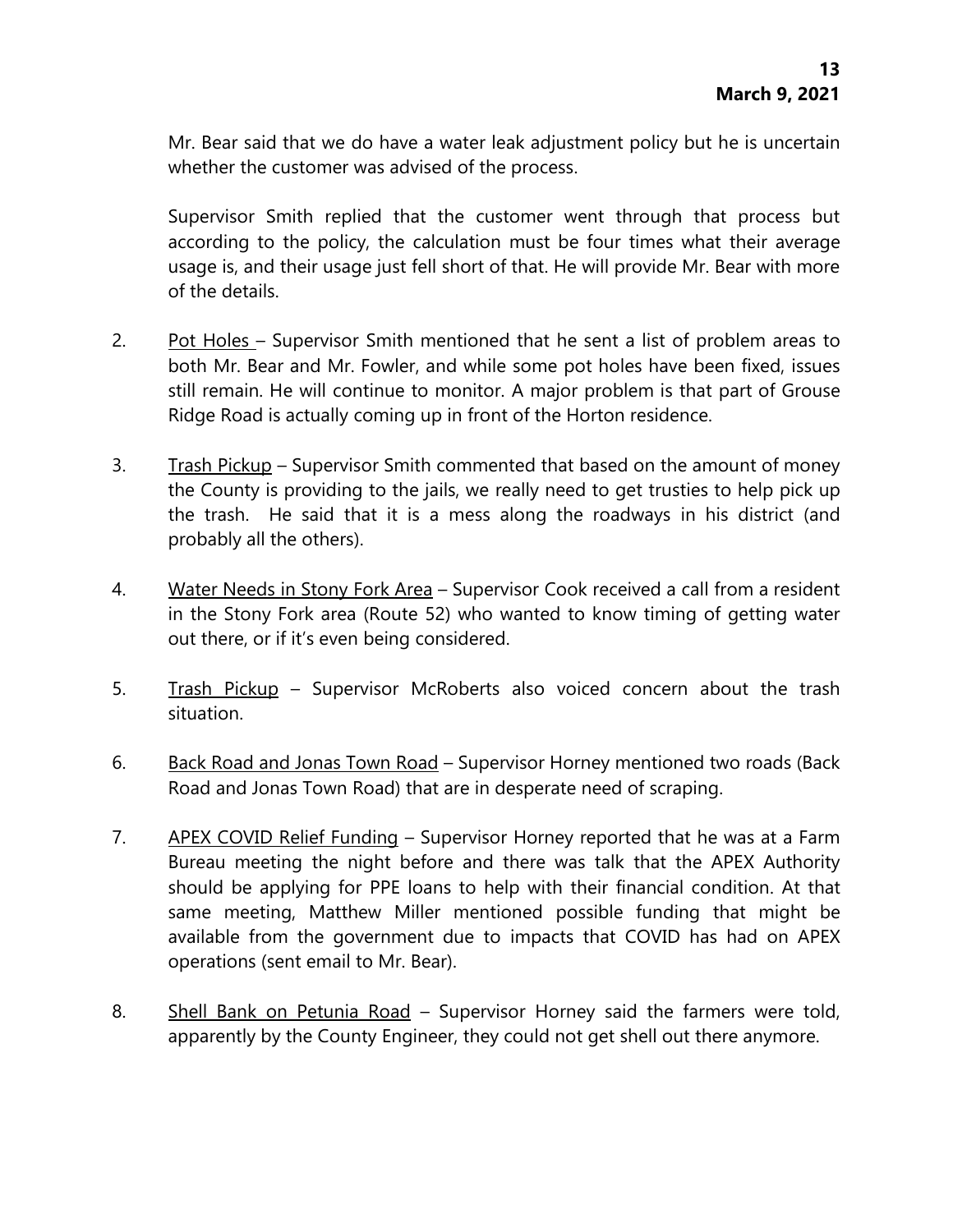Mr. Bear mentioned possible agricultural exemptions, if applicable, but he will certainly look into this.

- 9. Shell Bank and Trash Supervisor Terry has received calls on both these issues.
- 10. Windy Hill Drive Chair Vaught thanked Mr. Bear and VDOT for putting up signage on this one-lane, dirt road used by many log trucks as a short-cut to Crocket. The residents are very pleased.
- 11. Trash Pickup Chair Vaught mentioned that even if trusties are available, it seems the Sheriff's Office doesn't currently have the manpower to supervise, especially since the Debris Collection Officer resigned.

Chief Deputy Foster stated that the van has been serviced and is ready to go but that they are short on staff (four vacancies).

Mr. Bear said if we could get someone to help supervise, whether it be just one day a week or more, that would certainly help in the interim. On the financial side, Mr. Bear said part of the funding for the Debris Collections Officer comes from VDOT. However, we need to be out there picking up the trash in order to get the funding. He said we need to advertise as soon as possible for this position because the trash has become a huge problem.

Chair Vaught added that a major cause is trash falling off the back of trucks. He asked if Animal Control can help with this and possibly charge people with "failure to secure a load"? The Chair asked Mr. Bear to get with Mr. Dunford to see what he can do to help.

Mr. Bear responded that Mr. Dunford has been busy working on property maintenance issues. He suggested considering a volunteer cleanup day, working alongside VDOT, to help address the trash situation.

Vice Chair Lawson and Supervisor Smith both said we need to fill the vacant debris collection officer position as soon as possible, and until we can get the trusties, we should try to address the situation ourselves.

Mr. Bear suggested considering courtroom security officers who may possess the same level of training as the debris collection officer. Hiring a semi-retired officer is also an option.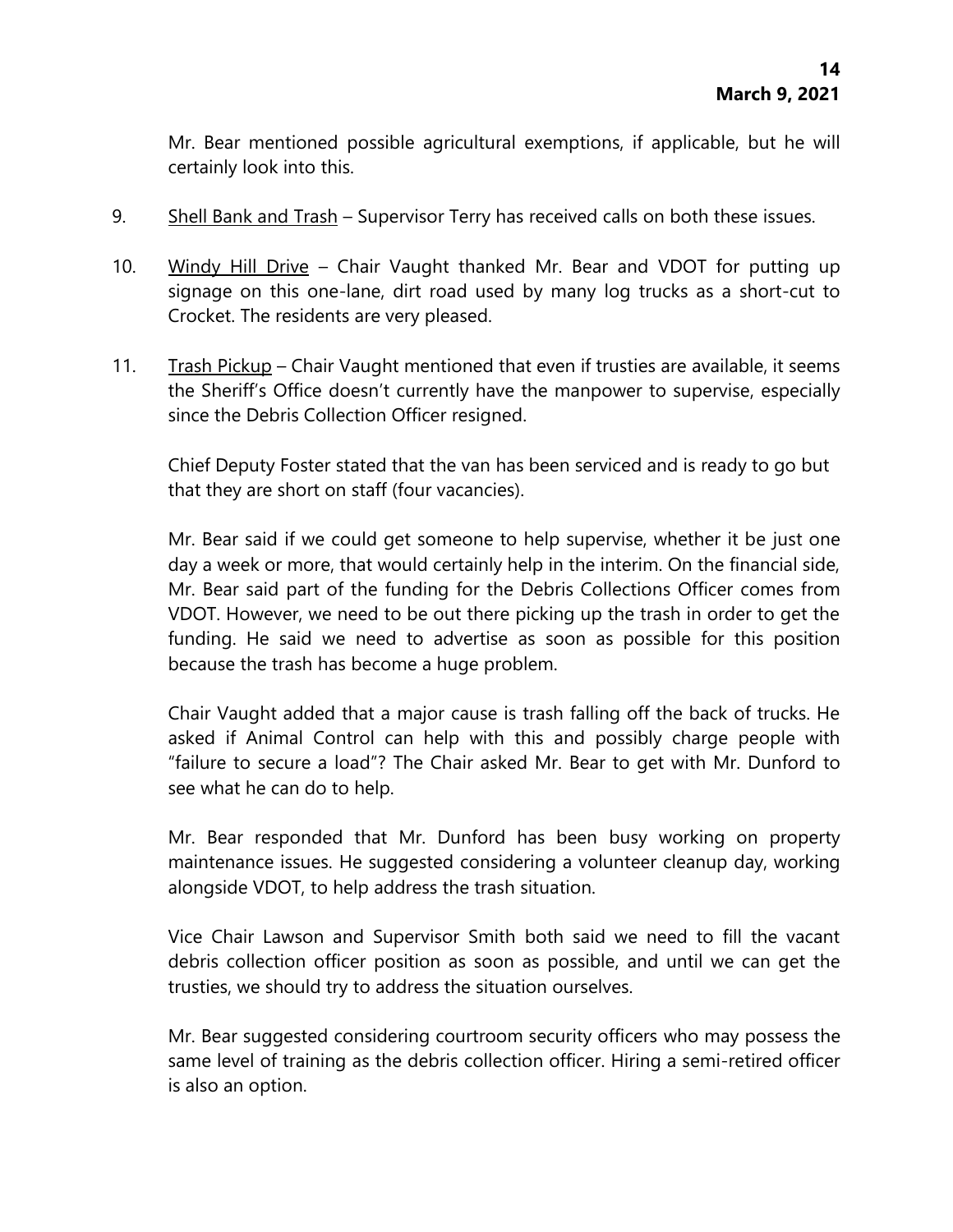The Chair mentioned that the courtroom security officers are also short-staffed. He liked the idea of a county-wide cleanup day and mentioned that there is a trailer that goes with the van.

Mr. Bear said he will coordinate with the Chief Deputy to address the issue, but it may be more difficult to hire someone part-time, than full-time.

Chief Deputy Foster added that he receives 5-7 calls a day on the litter issue.

Supervisor Terry suggested perhaps hiring off-duty officers to help bridge the gap.

12. Surplus Vehicles - Chief Deputy Foster said he sent an email to Mr. Bear regarding several vehicles ready for surplus (6 Taurus and 1 Explorer). All seem to be operable with mileage ranging from 95k to 180k.

Mr. Bear indicated that he is communicating with the School Superintendent regarding the school bus garage servicing the vehicles in exchange for having them placed on the school properties.

The Chief Deputy stated that they have one other vehicle, a 2015 Chevy Impala, that will be retired soon with about 95k miles on it. It's a good vehicle if the County has a need and is in much better condition than the Malibu.

## **CLOSED MEETING**

Supervisor Cook made a motion, seconded by Supervisor Smith, to enter into Closed Meeting under Code of Virginia Section 2.2-3711-A.3, Acquisition of Real Property, and Section 2.2-3711-A.5, Prospective Business or Industry (Project Panel).

The vote on the motion was unanimous.

Supervisor Smith made a motion, seconded by Supervisor Cook, to return to open meeting.

The vote on the motion was unanimous.

Upon returning to open meeting, Supervisor McRoberts made a motion, seconded by Vice Chair Lawson, to adopt the following Resolution certifying the business conducted in closed meeting as follows: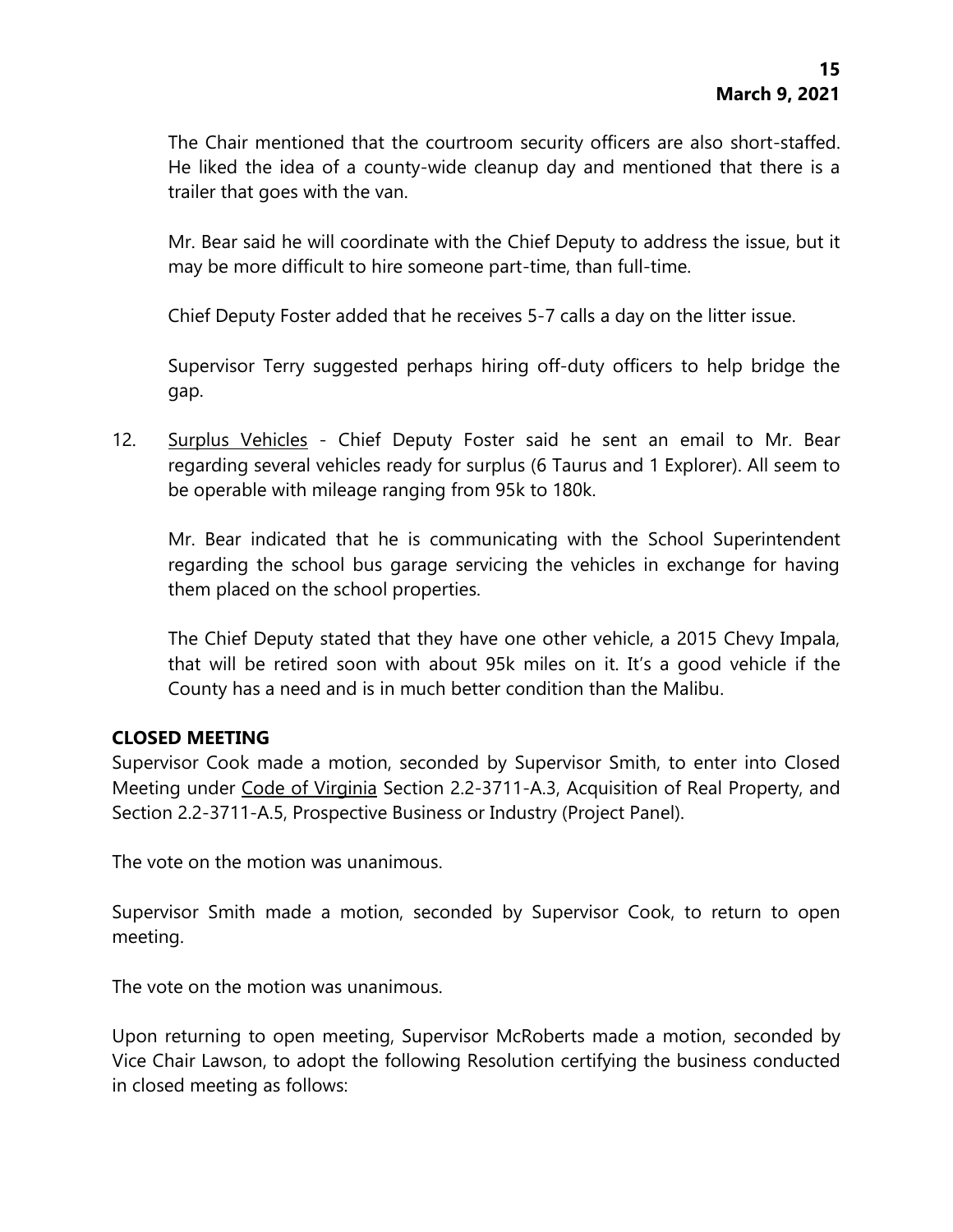# **RESOLUTION CERTIFICATION OF CLOSED MEETING**

**WHEREAS,** the Wythe County Board of Supervisors has convened a closed meeting on this date pursuant to an affirmative recorded vote and in accordance with the provisions of the Virginia Freedom of Information Act; and,

**WHEREAS,** Section 2.2-3712 of the Code of Virginia requires a certification by the Wythe County Board of Supervisors that such meeting was conducted in conformity with Virginia law; and,

**NOW, THEREFORE, BE IT RESOLVED** that the Wythe County Board of Supervisors hereby certifies that, to the best of each member's knowledge, (i) only public business matters lawfully exempted from open meeting requirements by Virginia law were discussed in the closed meeting to which this certification resolution applies, and (ii) only such public business matters as were identified in the motion convening the closed meeting were heard, discussed, or considered by the Wythe County Board of Supervisors.

The roll call vote on the motion was as follows:

| AYES: | Brian W. Vaught        | Coy L. McRoberts         |
|-------|------------------------|--------------------------|
|       | Rolland R. Cook        | B. G. "Gene" Horney, Jr. |
|       | Ryan M. Lawson         | Stacy A. Terry           |
|       | James D. "Jamie" Smith |                          |

NAYS: None

#### **RECESS**

Supervisor Smith made a motion, seconded by Supervisor Terry, to recess until Monday, March 15, 2021 at 8:30 a.m. for a budget work session.

The vote on the motion was unanimous.

## **RECONVENE**

The Board reconvened on Monday, March 15, 2021 at 8:30 a.m.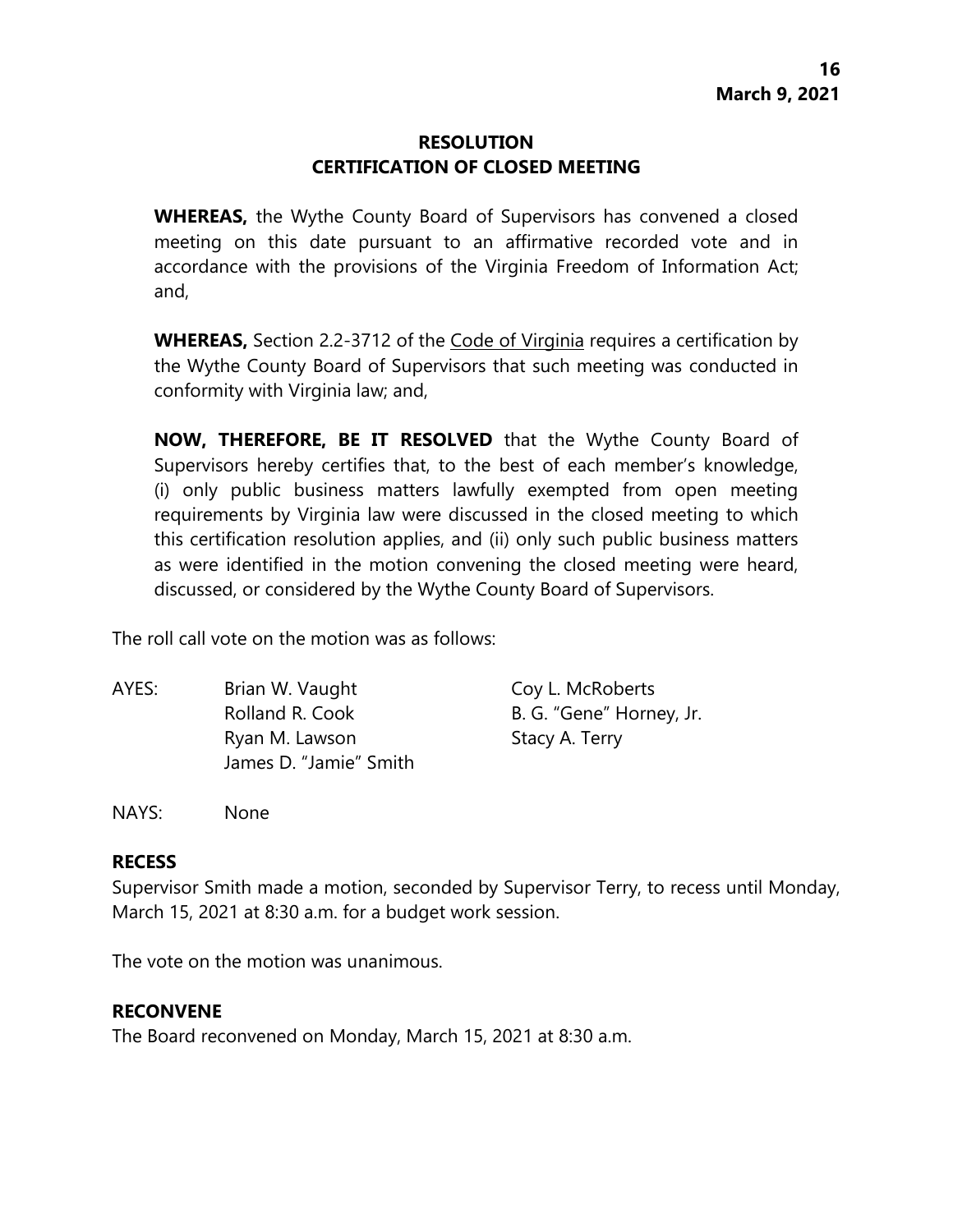#### **MEMBERS PRESENT:**

Brian W. Vaught, Chair B.G. "Gene" Horney, Jr. Ryan M. Lawson, Vice Chair Coy L. McRoberts Rolland R. Cook James D. "Jamie" Smith

**MEMBERS ABSENT:**

Stacy A. Terry

# **STAFF PRESENT:**

Stephen D. Bear, County Administrator Matthew C. Hankins, Assistant County Administrator Regina Williams, Finance Director

# **CLOSED MEETING**

Vice Chair Lawson made a motion, seconded by Supervisor Horney, to enter into Closed Meeting under Code of Virginia, Section 2.2-3711-A.5, Prospective Business or Industry.

The vote on the motion was unanimous.

Supervisor Cook made a motion, seconded by Supervisor McRoberts, to return to open meeting.

The vote on the motion was unanimous.

Upon returning to open meeting, Supervisor McRoberts made a motion, seconded by Supervisor Horney, to adopt the following Resolution certifying the business conducted in closed meeting as follows:

# **RESOLUTION CERTIFICATION OF CLOSED MEETING**

**WHEREAS,** the Wythe County Board of Supervisors has convened a closed meeting on this date pursuant to an affirmative recorded vote and in accordance with the provisions of the Virginia Freedom of Information Act; and,

**WHEREAS,** Section 2.2-3712 of the Code of Virginia requires a certification by the Wythe County Board of Supervisors that such meeting was conducted in conformity with Virginia law; and,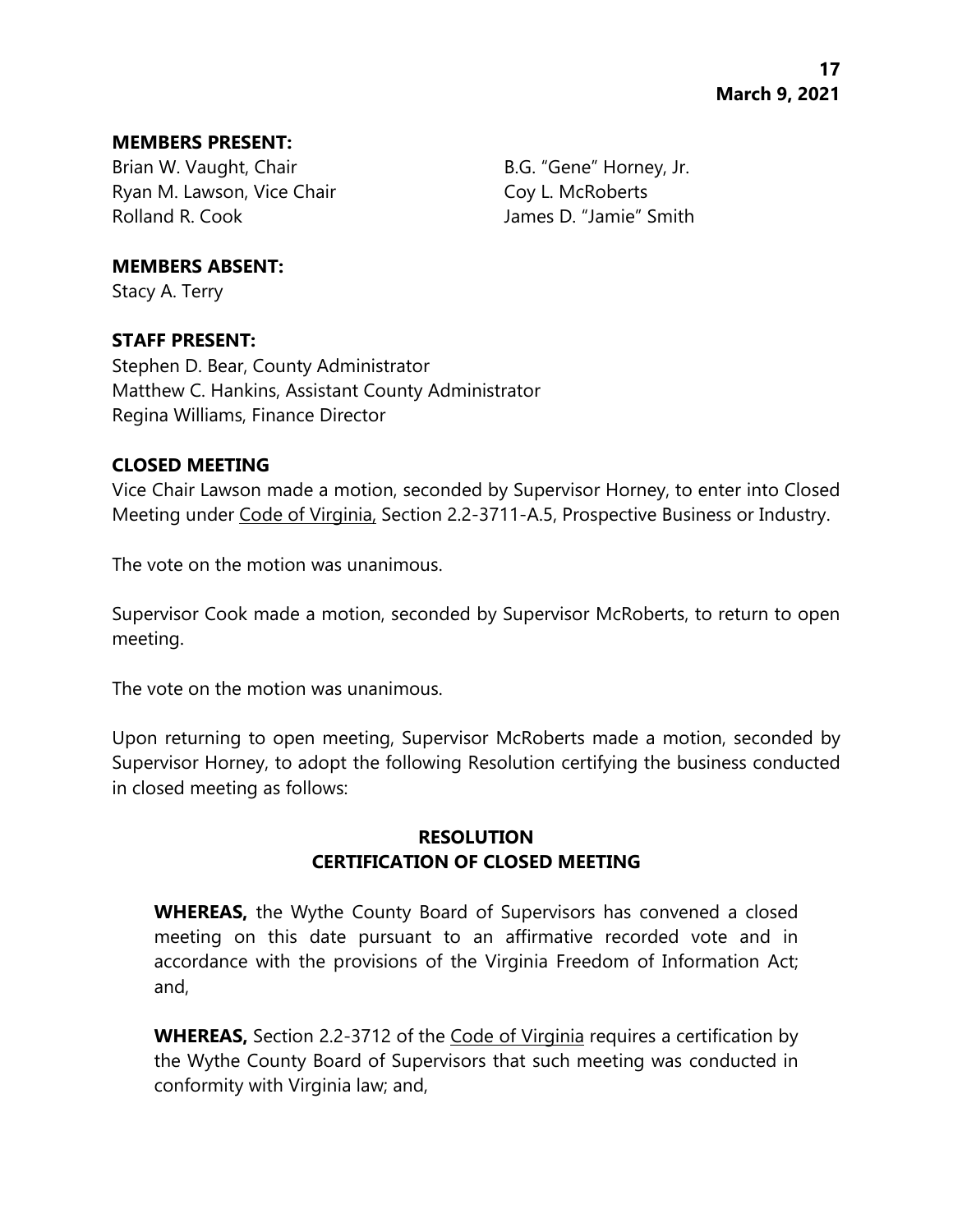**NOW, THEREFORE, BE IT RESOLVED** that the Wythe County Board of Supervisors hereby certifies that, to the best of each member's knowledge, (i) only public business matters lawfully exempted from open meeting requirements by Virginia law were discussed in the closed meeting to which this certification resolution applies, and (ii) only such public business matters as were identified in the motion convening the closed meeting were heard, discussed, or considered by the Wythe County Board of Supervisors.

The roll call vote on the motion was as follows:

AYES: Brian W. Vaught James D. "Jamie" Smith Rolland R. Cook Coy L. McRoberts Ryan M. Lawson B. G. "Gene" Horney, Jr.

NAYS: None

ABSENT: Stacy A. Terry

#### **STORMWATER WATER MANAGEMENT PLAN**

Supervisor Cook made a motion, seconded by Supervisor Horney, to authorize the County Administrator to execute the stormwater management plan for a prospective business or industry.

The roll call vote on the motion was as follows:

| AYES: | Brian W. Vaught | James D. "Jamie" Smith   |
|-------|-----------------|--------------------------|
|       | Rolland R. Cook | Coy L. McRoberts         |
|       | Ryan M. Lawson  | B. G. "Gene" Horney, Jr. |
|       |                 |                          |

NAYS: None

ABSENT: Stacy A. Terry

## **BUDGET WORK SESSION**

The Board met with County departments and outside agencies for presentation of Fiscal Year 22 Budget funding requests.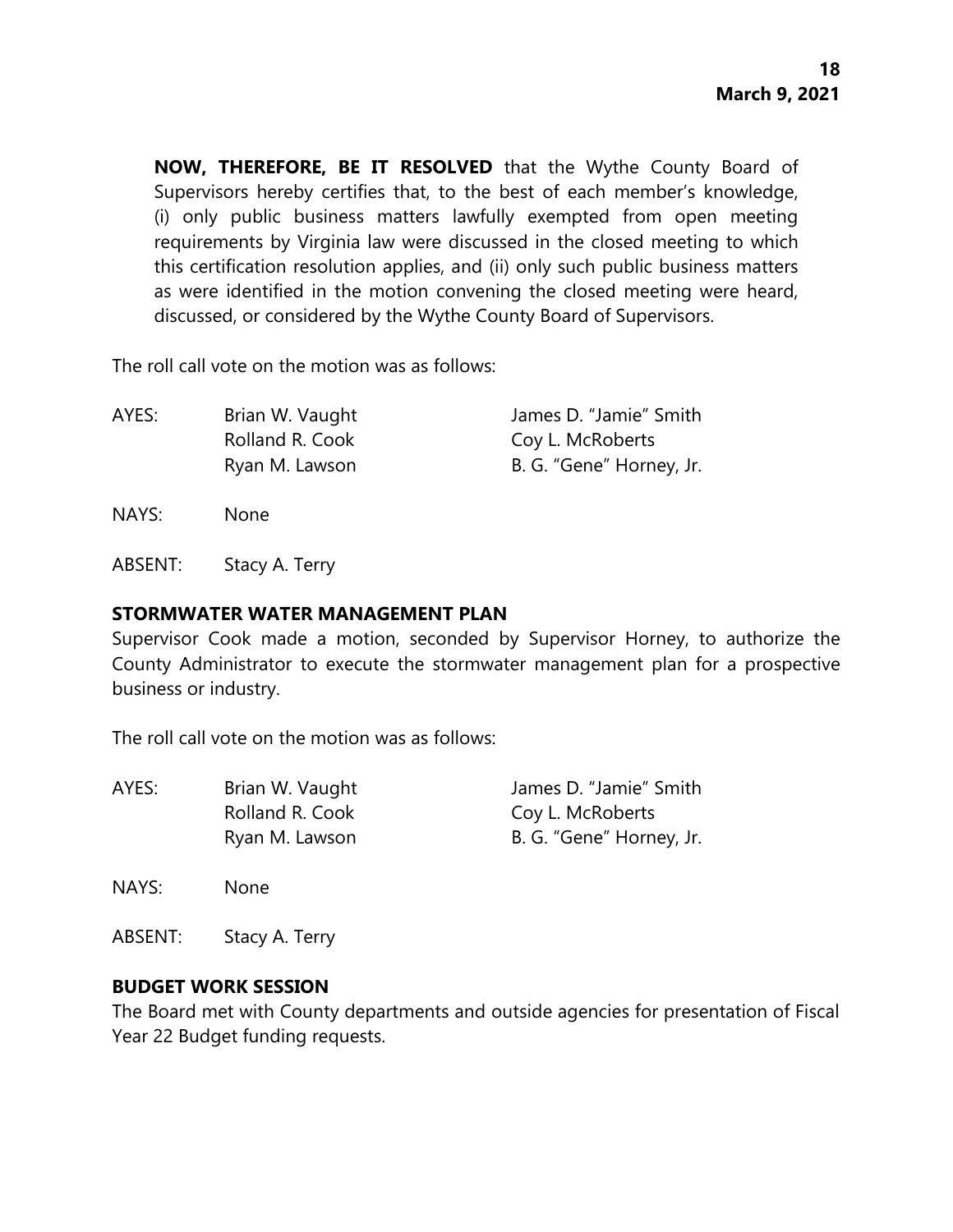#### **RECESS**

Supervisor Horney made a motion, seconded by Supervisor Smith, to recess until Tuesday, March 16, 2021 at 8:30 a.m. for a budget work session.

The vote on the motion was unanimous.

#### **RECONVENE**

The Board reconvened on Tuesday, March 16, 2021 at 8:30 a.m.

#### **MEMBERS PRESENT:**

Brian W. Vaught, Chair Coy L. McRoberts Ryan M. Lawson, Vice Chair **James D. "Jamie"** Smith Rolland R. Cook Stacy A. Terry B.G. "Gene" Horney, Jr.

## **STAFF PRESENT:**

Stephen D. Bear, County Administrator Matthew C. Hankins, Assistant County Administrator Regina Williams, Finance Director

## **CLOSED MEETING**

Supervisor Smith made a motion, seconded by Supervisor Terry, to enter into Closed Meeting under Code of Virginia, Section 2.2-3711-A.5, Prospective Business or Industry.

The vote on the motion was unanimous.

Supervisor Cook made a motion, seconded by Supervisor Horney, to return to open meeting.

The vote on the motion was unanimous.

Upon returning to open meeting, Supervisor McRoberts made a motion, seconded by Supervisor Horney, to adopt the following Resolution certifying the business conducted in closed meeting as follows:

# **RESOLUTION CERTIFICATION OF CLOSED MEETING**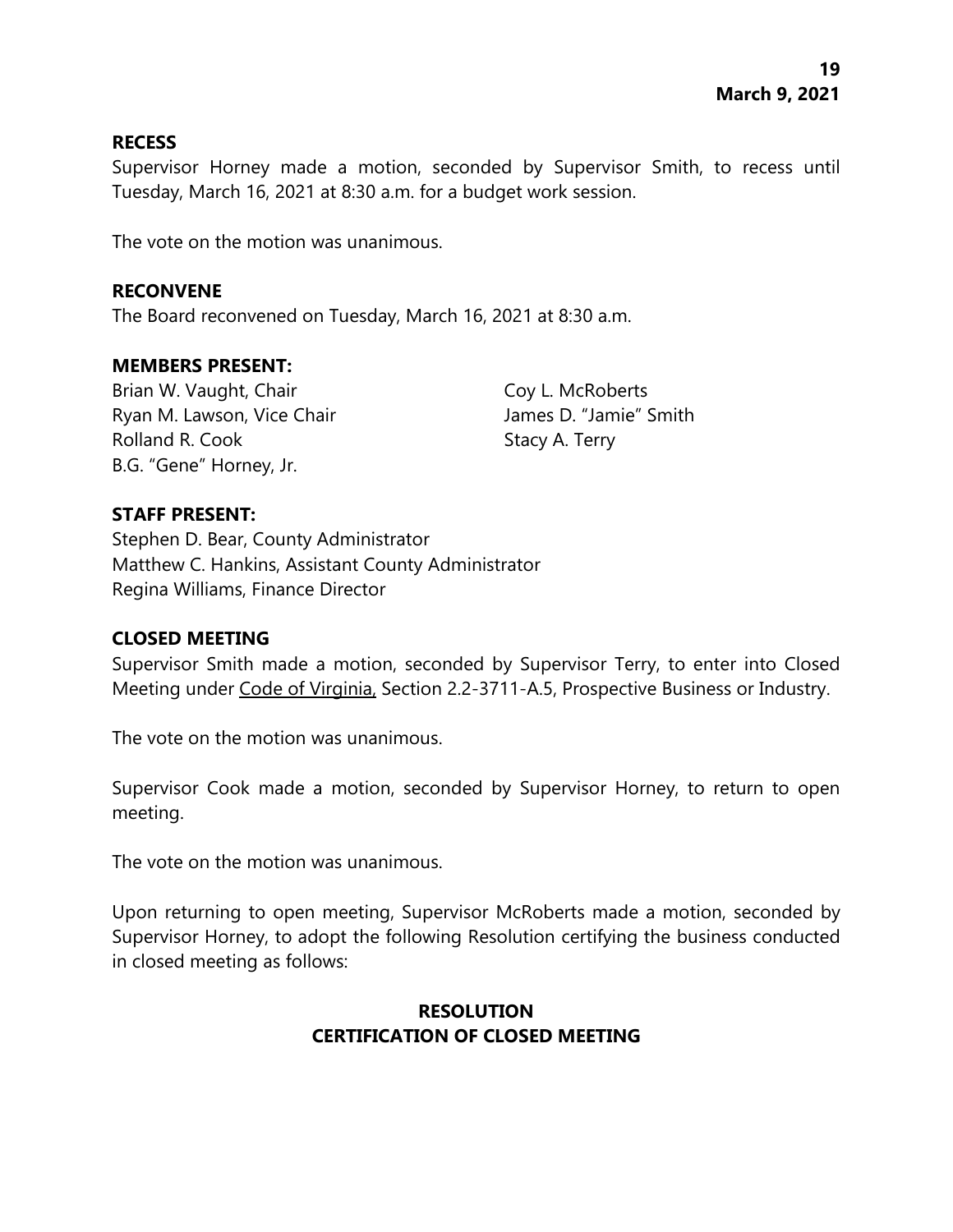**WHEREAS,** the Wythe County Board of Supervisors has convened a closed meeting on this date pursuant to an affirmative recorded vote and in accordance with the provisions of the Virginia Freedom of Information Act; and,

**WHEREAS,** Section 2.2-3712 of the Code of Virginia requires a certification by the Wythe County Board of Supervisors that such meeting was conducted in conformity with Virginia law; and,

**NOW, THEREFORE, BE IT RESOLVED** that the Wythe County Board of Supervisors hereby certifies that, to the best of each member's knowledge, (i) only public business matters lawfully exempted from open meeting requirements by Virginia law were discussed in the closed meeting to which this certification resolution applies, and (ii) only such public business matters as were identified in the motion convening the closed meeting were heard, discussed, or considered by the Wythe County Board of Supervisors.

The roll call vote on the motion was as follows:

AYES: Brian W. Vaught Coy L. McRoberts Rolland R. Cook B. G. "Gene" Horney, Jr. Ryan M. Lawson Stacy A. Terry James D. "Jamie" Smith

NAYS: None

#### **BUDGET WORK SESSION**

The Board met with County departments and outside agencies for presentation of Fiscal Year 22 Budget funding requests.

#### **RECESS**

Supervisor Terry made a motion, seconded by Supervisor Horney, to recess until Wednesday, March 17, 2021 at 8:30 a.m. for a budget work session.

The vote on the motion was unanimous.

#### **RECONVENE**

The Board reconvened on Wednesday, March 17, 2021 at 8:30 a.m.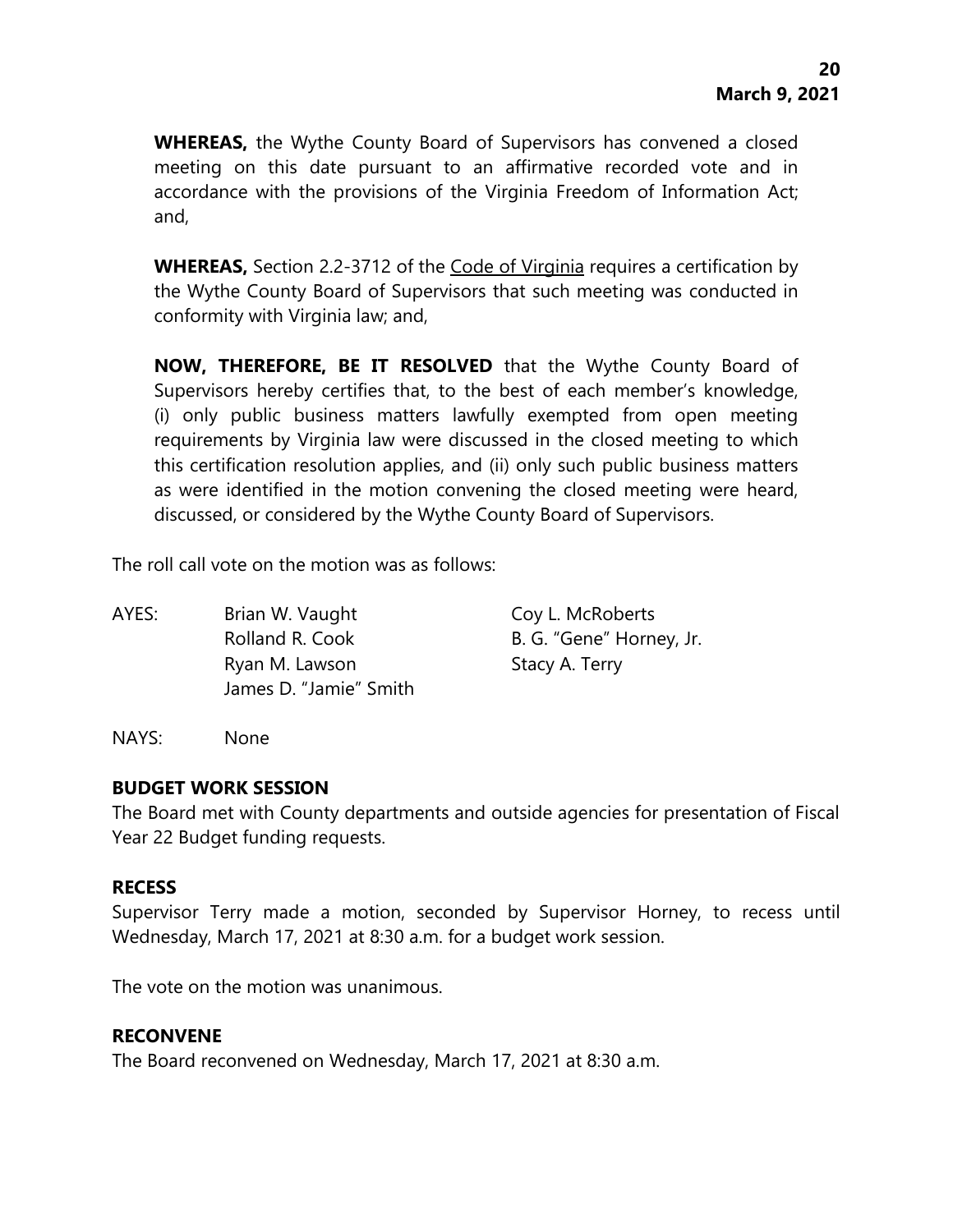#### **MEMBERS PRESENT:**

Ryan M. Lawson, Vice Chair **James D. "Jamie"** Smith Rolland R. Cook Stacy A. Terry B.G. "Gene" Horney, Jr.

Brian W. Vaught, Chair Coy L. McRoberts (arrived late)

## **STAFF PRESENT:**

Stephen D. Bear, County Administrator Matthew C. Hankins, Assistant County Administrator Regina Williams, Finance Director

## **PUBLIC-PRIVATE PARTNERSHIPS IN WYTHE COUNTY**

Supervisor Terry made a motion, seconded by Vice Chair Lawson, to approve the Public-Private Partnerships in Wythe County guidelines, with the insertion of one reference cite.

The roll call vote on the motion was as follows:

| AYES: | Brian W. Vaught | James D. "Jamie" Smith   |
|-------|-----------------|--------------------------|
|       | Rolland R. Cook | B. G. "Gene" Horney, Jr. |
|       | Ryan M. Lawson  | Stacy A. Terry           |

NAYS: None

ABSENT: Coy L. McRoberts

#### **BUDGET WORK SESSION**

The Board met with County departments and outside agencies for presentation of Fiscal Year 22 Budget funding requests.

#### **GOOD FRIDAY HOLIDAY**

The County has customarily given its employees the day off on Good Friday.

Vice Chair Lawson, therefore, made a motion, seconded by Supervisor Terry, to authorize Friday, April 2<sup>nd</sup> as a holiday for County employees.

The roll call vote on the motion was as follows:

| AYES: | Brian W. Vaught | Coy L. McRoberts         |
|-------|-----------------|--------------------------|
|       | Rolland R. Cook | B. G. "Gene" Horney, Jr. |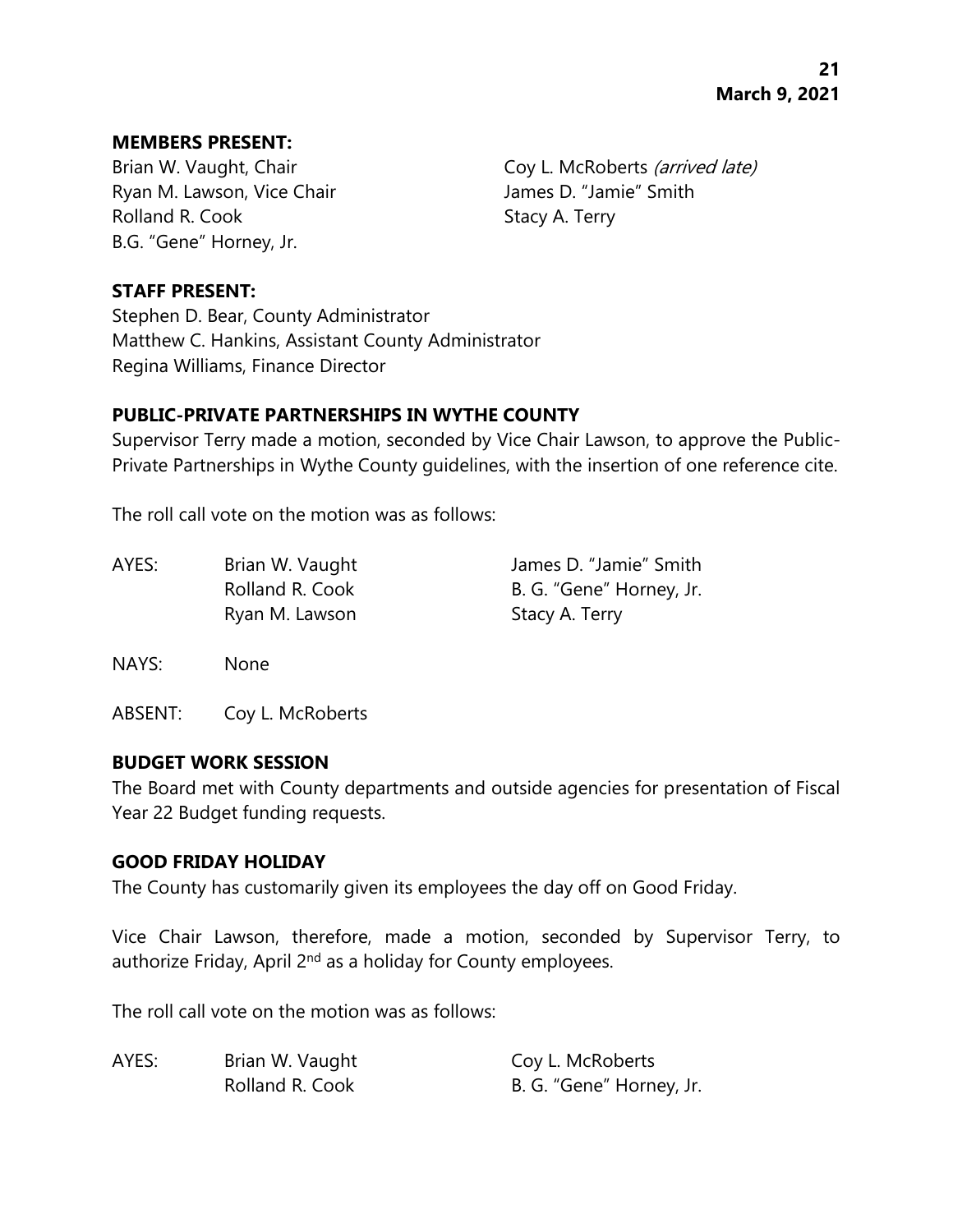Ryan M. Lawson Stacy A. Terry James D. "Jamie" Smith

NAYS: None

#### **DSS PARKING**

Supervisor Smith made a motion, seconded by Supervisor Terry, to rescind the rights of a DSS employee to park in any of the County parking lots due to damage caused to personal and County-owned vehicles.

The roll call vote on the motion was as follows:

AYES: Brian W. Vaught Coy L. McRoberts Rolland R. Cook B. G. "Gene" Horney, Jr. Ryan M. Lawson Stacy A. Terry James D. "Jamie" Smith

NAYS: None

(Supervisors Smith and McRoberts left the meeting)

## **CLOSED MEETING**

Supervisor Terry made a motion, seconded by Vice Chair Lawson, to enter into Closed Meeting under Code of Virginia, Section 2.2-3711-A.1, Discussion of Personnel Matter.

The vote on the motion was unanimous.

Supervisor Terry made a motion, seconded by Supervisor Horney, to return to open meeting.

The vote on the motion was unanimous.

Upon returning to open meeting, Supervisor Horney made a motion, seconded by Supervisor Terry, to adopt the following Resolution certifying the business conducted in closed meeting as follows:

# **RESOLUTION CERTIFICATION OF CLOSED MEETING**